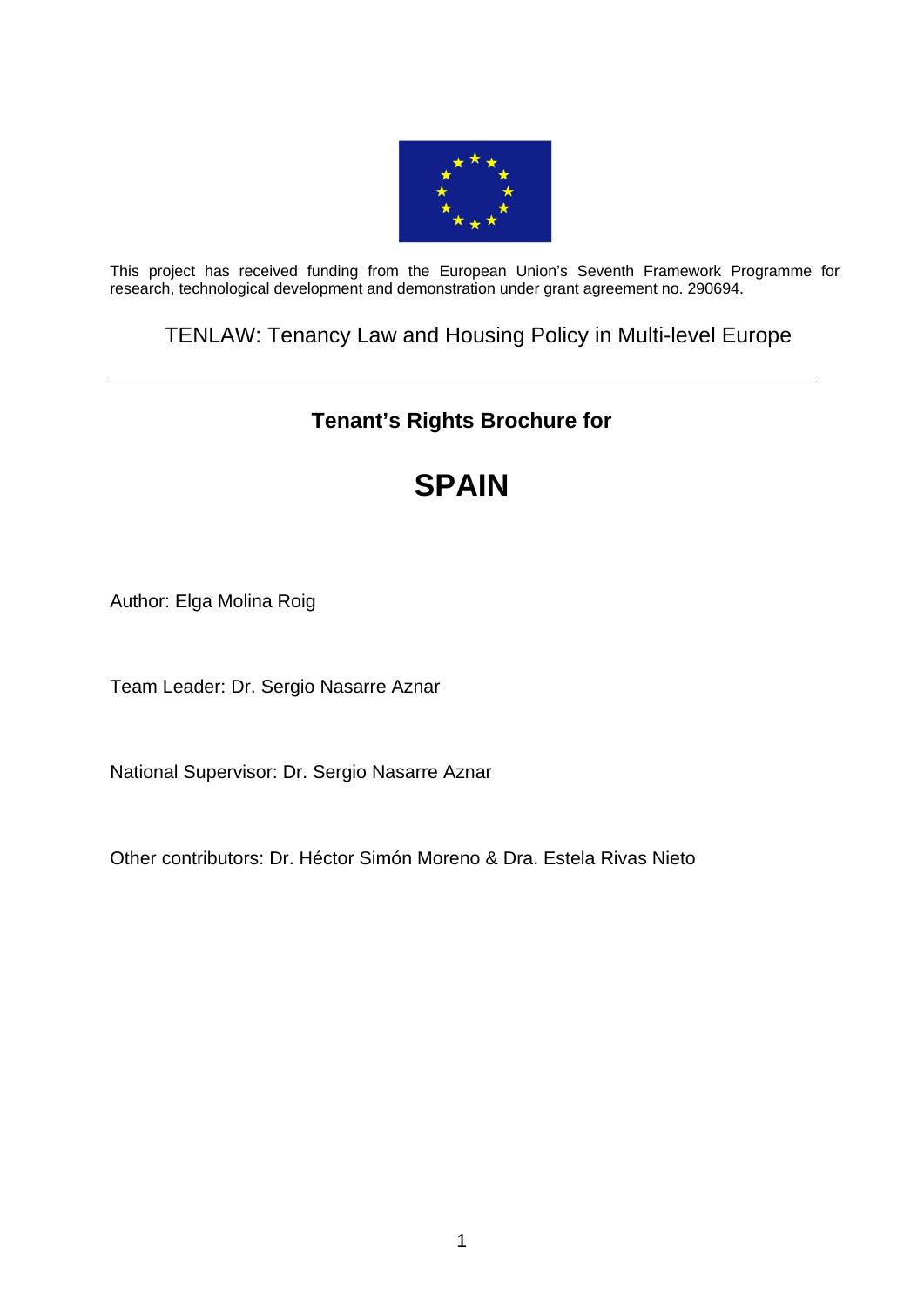## **Tenant's Rights Brochure Questionnaire**

### **Summary of Contents**

#### **1. Introductory information**

- **2. Looking for a place to live** 
	- **2.1. Rights of the prospective tenant**
	- **2.2. The rental agreement**
- **3. During the tenancy** 
	- **3.1. Tenant's rights**
	- **3.2. Landlord's rights**
- **4. Ending the tenancy** 
	- **4.1. Termination by the tenant**
	- **4.2. Termination by the landlord**
	- **4.3. Return of the deposit**
	- **4.4. Adjudicating a dispute**
- **5. Additional information**

#### **Guidelines for Authors:**

- Answers may be partly copied from the main questionnaire. However, the brochure should be understandable for non-lawyers.
- Formatting: 12 point Arial font, single space should be used.
- **The answers should be written directly into this file** (by leaving all the headings; only the header of this page from "ZERP" to the date should be replaced by "Country report on…").
- The following Kluwer style guide should be used for quotations etc.: [http://www.kluwerlaw.com/NR/rdonlyres/495596DD-0758-42EB-A7FF-](http://www.kluwerlaw.com/NR/rdonlyres/495596DD-0758-42EB-A7FF-2B822D7C6A5E/680/KLI_House_Style_v22_online.pdf)[2B822D7C6A5E/680/KLI\\_House\\_Style\\_v22\\_online.pdf](http://www.kluwerlaw.com/NR/rdonlyres/495596DD-0758-42EB-A7FF-2B822D7C6A5E/680/KLI_House_Style_v22_online.pdf)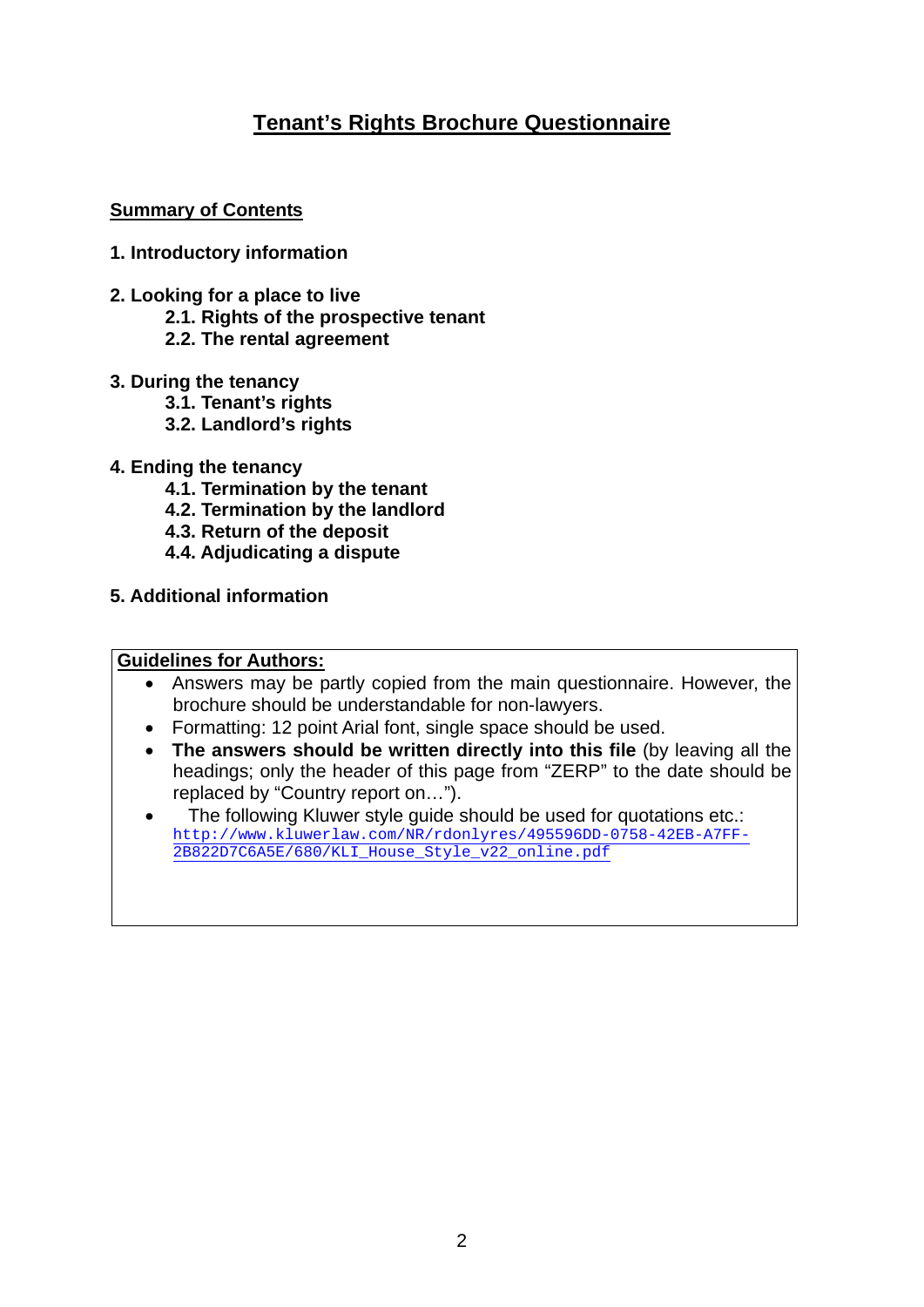## **1. Introductory information**

- **Give a very brief introduction on the national rental market (MAX 2 Pages)** 
	- o **Current supply and demand situation**

In Spain, the supply and demand for rental housing was weak during the real estate boom period (1997- 2007), with a rental rate of 10% in 2006, due to the advantages and incentives associated with ownership. However, as of 2007, with the slump in the construction sector, a large excess stock of unsold new homes began to accumulate, which reached the sum of 687,523 homes in 2011. Faced with impossible task of selling this surplus, owners, especially banks and developers began to place these properties on the rental market, resulting in an increase in the number of homes on offer, both on the open market and on the private market.

Moreover, in the current economic climate, the demand for rental properties has risen, not just due to the increase in the number of people who require housing and who cannot afford to buy, but also because of the many potential buyers who, faced with financial uncertainty, have opted for this form of tenure, which does not require loans or a large capital outlay. However, it must be borne in mind that 70% of unsold housing stock does not match the requirements of potential tenants, particularly the market group of young people under the age of 35, given that 65% of youths between the ages of 18 and 35 live with their parents, a figure that is far higher than in other European countries.

#### o **Main current problems of the national rental market from the perspective of tenants**

The main problem is the mismatch between supply and demand for rental housing, because even though there is a proportion of unoccupied homes on the market (13.7%), there is an unmet demand from tenants who are not suitable candidates to occupy the available housing.

The stock of empty homes consists mainly of second homes and primary residence projects in minor towns, which therefore have fewer potential tenants. Moreover, this surplus housing is mostly composed of medium to high quality properties that do not meet the primary needs of the rental market or correspond with its current financial capacity to make rental payments.

Although rent prices have fallen by about 30% since 2007, they are not yet proportional to the income of prospective tenants, which tend to be the people who are in the most precarious financial and social positions. Even if they have a job, a worker who earns the minimum wage will have to allocate more than 85% of his/her income to paying a free market rent, which places them at risk of social exclusion and homelessness.

## o **Significance of different forms of rental tenure Private renting**

The rental market in Spain makes up about 12 to 16% of the occupied housing market, depending on the source consulted, which is very far from the European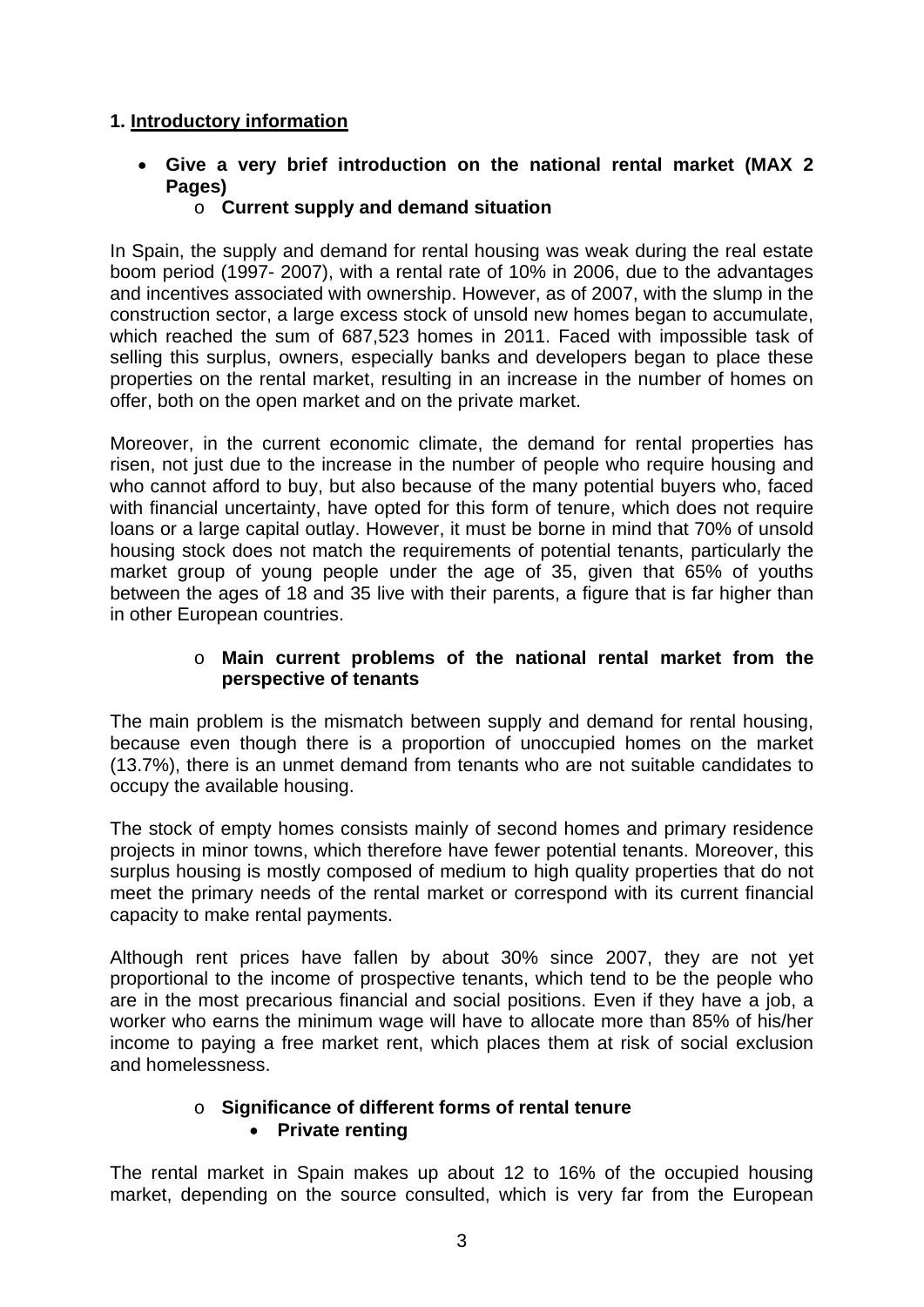average of around 33.2%. Furthermore, only 2.8% of rental properties are below market price. Perhaps one of the most significant issues is that Spain does not have a professional sector dedicated to the rental market, since most of the properties on offer are owned by private individuals.

### **"Housing with a public task" (e.g. dwellings offered by housing associations, public bodies etc)**

The volume of social housing available for rent in Spain is very reduced, it barely makes up 2%, whereas the European average is around 9%. Also, social housing is mostly managed by public entities, with access to a very limited and fragmented selection of rental properties that are mostly provided by non-profit origanisations that cannot provide sufficient coverage to cater to all the people who are at risk of becoming homeless, a situation that has been on the increase since the start of the economic crisis in 2007; the poverty rate now stands at 21%.

#### o **Some general recommendations to foreigners on how to find a rental home (including any specificities with respect to the position of foreigners on the national rental market)**

In order to find a rental property, it is important to check the various different sources of information: local newspapers, real estate websites, local real estate agents and to sign on to the Register of Subsidized Housing Applicants, in addition to applying to the various reduced price social housing programmes.

Immigrants need to verify that the dwelling complies with housing regulations and offers suitable living conditions for their family, given that if they are searching for low rents, they may be affected by overcrowding and/or substandard housing. For the purposes of finding affordable housing it is important to concentrate on outlying areas rather then the city centre.

#### o **Main problems and "traps" (circa 5) in tenancy law from the perspective of tenants**

With the approval of the latest amendment to The Law of Urban Leases (hereinafter, also the LAU), applicable to rental agreements signed on or after the 6th of June 2013, the tenant's stability in the home has been reduced: the mandatory minimum term for rental agreements is cut from 5 years to 3 years, rent updates may now be freely negotiated, without an indexing system that limits the maximum amount of rent that can be charged or ensures affordable rental rates, the law also permits the waiving of the right of first refusal.

In order for the mandatory minimum term to remain in effect, when faced with the possible sale of the property or in the event that the landlord's property rights are terminated, the agreement must be entered into the Property Registry, with the corresponding financial costs that this entails.

In the event that the landlord loses his/her property rights by virtue of the rental property being the subject of a mortgage foreclosure, the rental agreement will be null and void, given that in most cases, the placement of the mortgage on the Property Register will predate the entry of the rental agreement.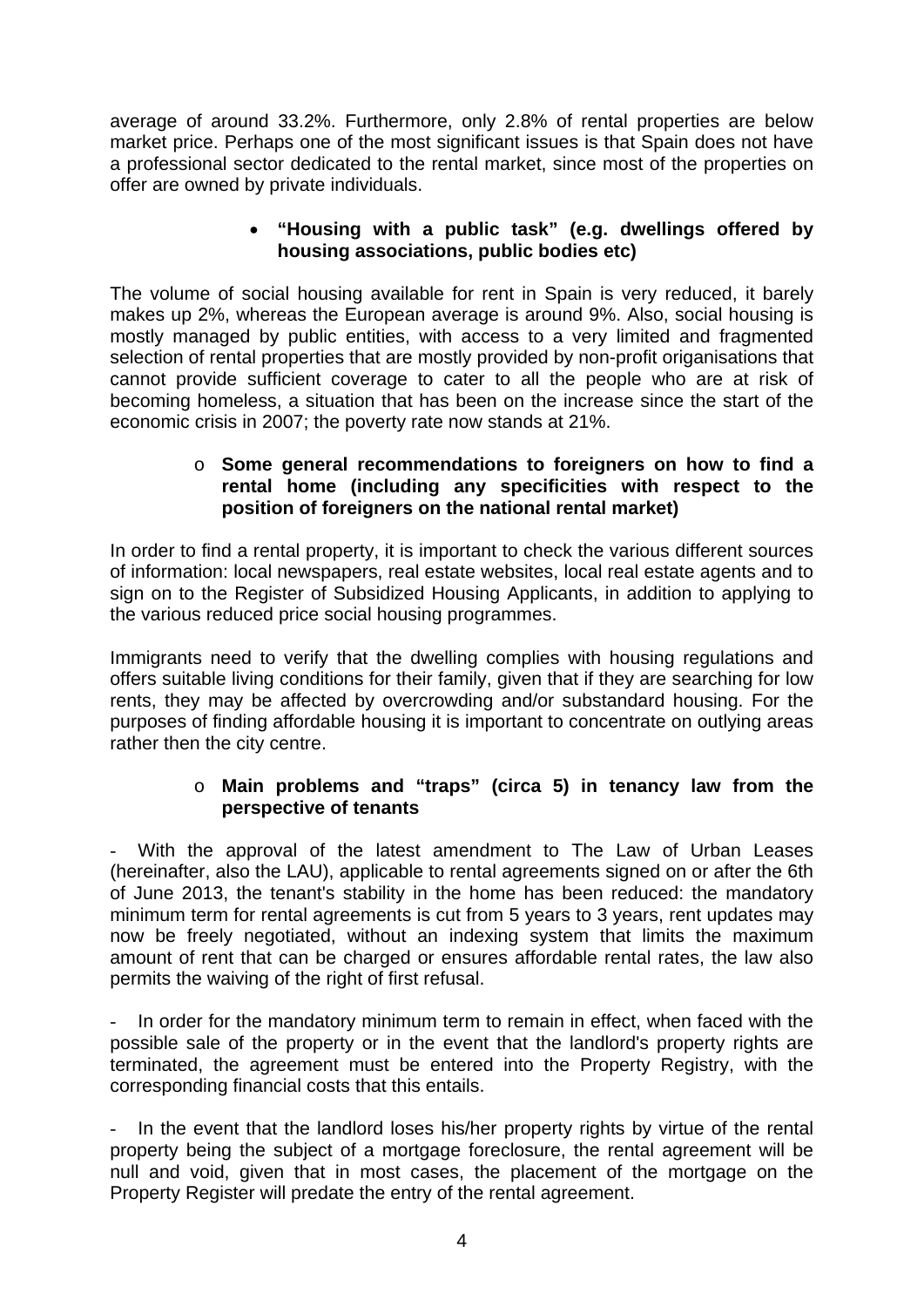When regulating the landlord's power to terminate the tenancy prior to the end of the minimum extension period, in the case that he needs the dwelling for himself or a for first-degree relatives, a three month deadline was established for the owner to occupy the property, however the regulation did not establish how long the owner or his family must remain in the property, something that may give rise to a fraudulent use of this provision, given that he/she may rent out or freely dispose of the property immediately after he or his family have taken up residence there.

If the landlord fails to fulfill his/her obligation to maintain the dwelling, the tenant is only entitled to carry out repairs and seek reimbursement from the landlord in the case of imminent damage or when the damage causes severe discomfort. In all other cases, when faced with the landlord's neglect, the tenant's only option is to make a legal claim for compliance in the courts. It may take the courts between one and three years to settle his/her claim, so in the majority of cases the tenant is not willing to wait that long, especially considering that the duration of tenancy contracts is of no more than three years. Given the lack of effectiveness in dealing with the problem of landlord neglect, in these cases the tenant usually terminates the tenancy contract and looks for another rental property.

 **Compile a very brief section of "***Important legal terms related to tenancy law***" by quoting their original in the national language (MAX 1 Page; if relevant, e.g. for States using Cyrillic characters, please add a transliterated Latin character version of these terms)** 

| <b>Spanish legal terms</b>                                          | <b>Translation into English</b>                                  |
|---------------------------------------------------------------------|------------------------------------------------------------------|
| Actividades molestas, insalubres,<br>nocivas, peligrosas o ilícitas | Annoying, unhealthy, noxious,<br>dangerous or illegal activities |
| Alquiler social                                                     | Social rental                                                    |
| Arras                                                               | Earnest money (deposit)                                          |
| Arrendador                                                          | Landlord                                                         |
| Arrendamiento de vivienda                                           | Renting a dwelling                                               |
| Arrendamiento para uso distinto de<br>vivienda                      | Rental for a use other than as a<br>place of residence           |
| Arrendamiento urbano                                                | Urban leases                                                     |
| Arrendatario                                                        | Tenant                                                           |
| Aval                                                                | <b>Surety</b>                                                    |
| Buena fe                                                            | Good faith                                                       |
| Certificado de ingresos                                             | Certificate of income                                            |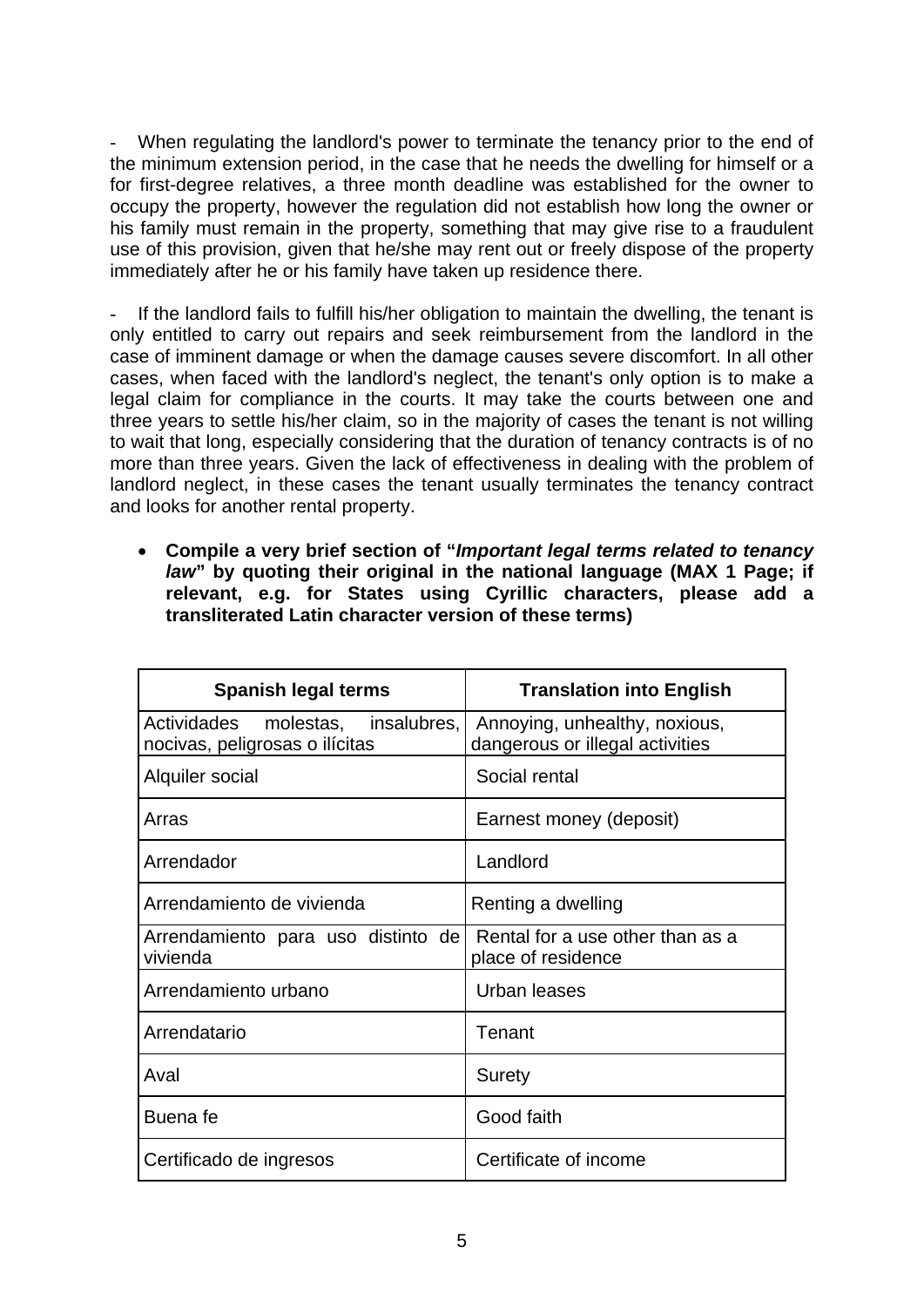| Compensación                                                             | Offsetting                              |
|--------------------------------------------------------------------------|-----------------------------------------|
| Contrato de arrendamiento                                                | <b>Tenancy contract</b>                 |
| Crédito refaccionario                                                    | <b>Renovations loan</b>                 |
| Desistimiento                                                            | Withdrawal                              |
| Devengo                                                                  | Accrual                                 |
| Nacional<br>DNI<br>(Documento<br>de<br>Identidad)                        | <b>National Identity Document</b>       |
| Efectos <i>erga omnes</i>                                                | Erga omnes effects                      |
| Ejecución hipotecaria                                                    | Mortgage foreclosure                    |
| Enervación                                                               | Enervation                              |
| Expropiación forzosa                                                     | Forceful expropriation                  |
| Fianza/depósito                                                          | Guarantee/deposit                       |
| Gastos de comunidad                                                      | Communal expenses                       |
| Hipoteca                                                                 | Mortgage                                |
| Impuestos (sobre el inmueble)                                            | Taxes (on the property)                 |
| Indemnización (de daños y perjuicios)                                    | Compensation (for damages)              |
| <i><u><b>Indice</b></u></i><br>General<br>de<br>Precios<br>al<br>Consumo | <b>General Consumer Price Index</b>     |
| Lanzamiento                                                              | Eviction                                |
| Mantenimiento                                                            | Maintenance                             |
| (Número<br>Identificación<br><b>NIE</b><br>de<br>de<br>Extranjeros)      | <b>Foreign Resident Identity Number</b> |
| <b>Nulidad</b>                                                           | <b>Nullity</b>                          |
| Precontrato                                                              | Pre-contract                            |
| Prorroga obligatoria                                                     | Mandatory extension                     |
| Renta                                                                    | Rent                                    |
| Reparaciones de conservación                                             | Maintenance repairs                     |
| Reparaciones de uso                                                      | Day-to-day repairs                      |
| Reparaciones<br>culpa<br>del  <br>por                                    | Repairs due to actions of the tenant    |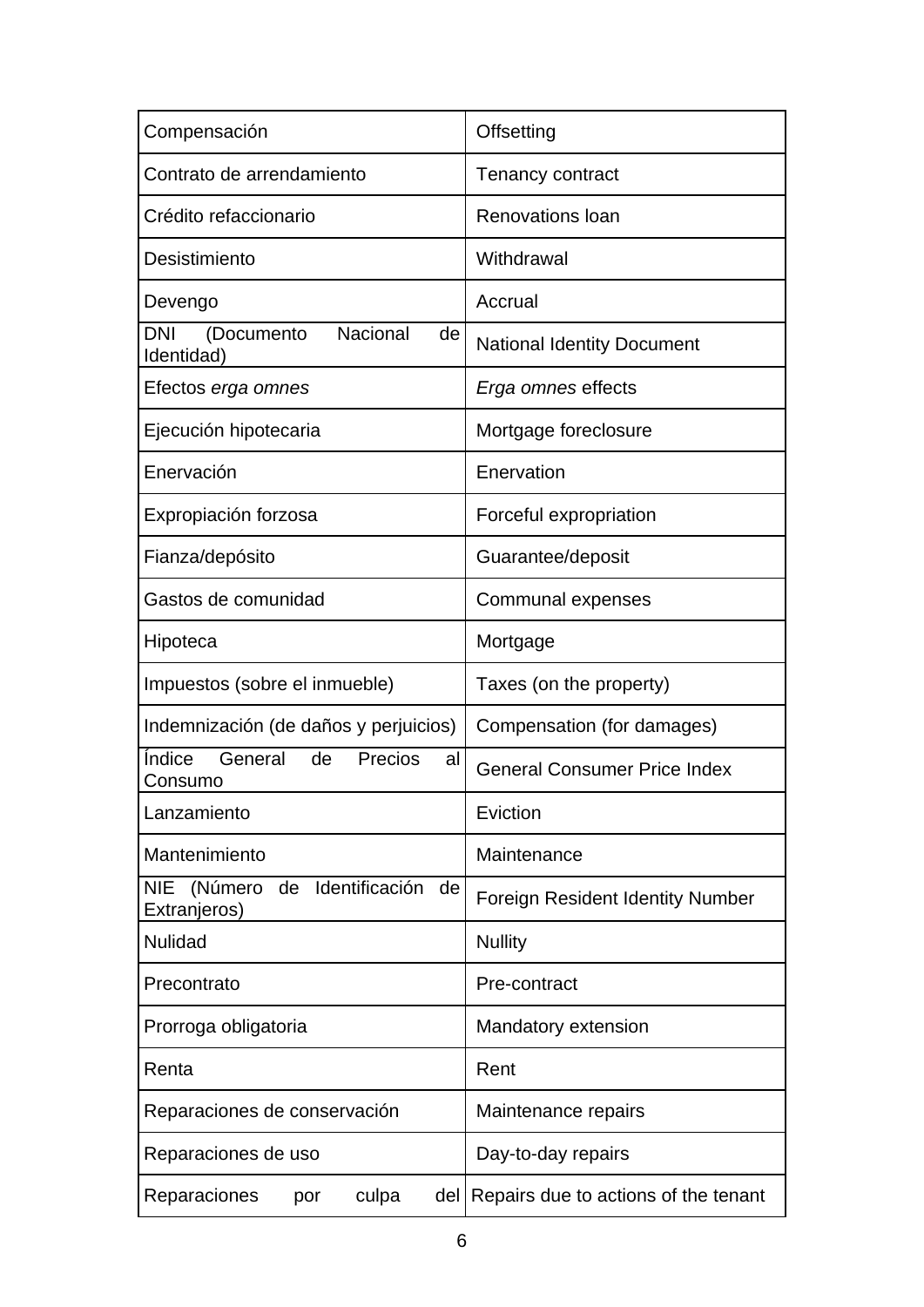| arrendatario                                             |                                                                |
|----------------------------------------------------------|----------------------------------------------------------------|
| Retracto convencional                                    | Conventional redemption                                        |
| Retracto legal                                           | Legal redemption                                               |
| Salario mínimo interprofesional                          | Minimum wage                                                   |
| Seguro de caución                                        | Guarantee insurance                                            |
| Servicios (agua, gas, etc.)                              | Utilities (water, gas, etc.)                                   |
| Subarrendamiento                                         | Subletting                                                     |
| Subrogación (legal)                                      | Subrogation (legal)                                            |
| Tácita reconducción                                      | <b>Tacit renewal</b>                                           |
| Tanteo                                                   | Right of first refusal                                         |
| Vicios de habitabilidad o conservación<br>de la vivienda | Defects in the habitability or<br>conservation of the dwelling |
| <b>Vicios ocultos</b>                                    | Hidden defects                                                 |

## **2. Looking for a place to live**

#### **2.1. Rights of the prospective tenant**

#### **What bases for discrimination in the selection of tenants are allowed/prohibited? What about, for example, status as a foreigner, student, unmarried partner, or person with a short-term work contract?**

In article 14 of the Spanish constitution, Spain recognises the right not to be discriminated against for reasons of birth, race, sex, religion, opinion or any other personal or social condition or circumstance. Also, in compliance with Directive 2000/43/CE, it includes housing among the publicly offered goods that are subject to a prohibition of discrimination. Thus, when it comes to access to housing lists, subsidies and tax benefits, the same rights have been conferred upon the both natives and European citizens and their families, as well as nationals from third party countries that are long term residents in Spain. In addition, the law prohibits discrimination in access to housing when it prevents unmarried or same sex partners from subrogating one another on the tenancy contract.

Differential treatment is only accepted when there is a reasonable and objective justification for it, that is, if it pursues a legitimate objective or if there is reasonable proportionality between the purpose being sought and the means employed to achieve it. In this sense, protection is afforded to certain groups that are considered vulnerable, due to the fact that they suffer the risk of social exclusion: People who have been evicted, the disabled, people over 65, women who are victims of domestic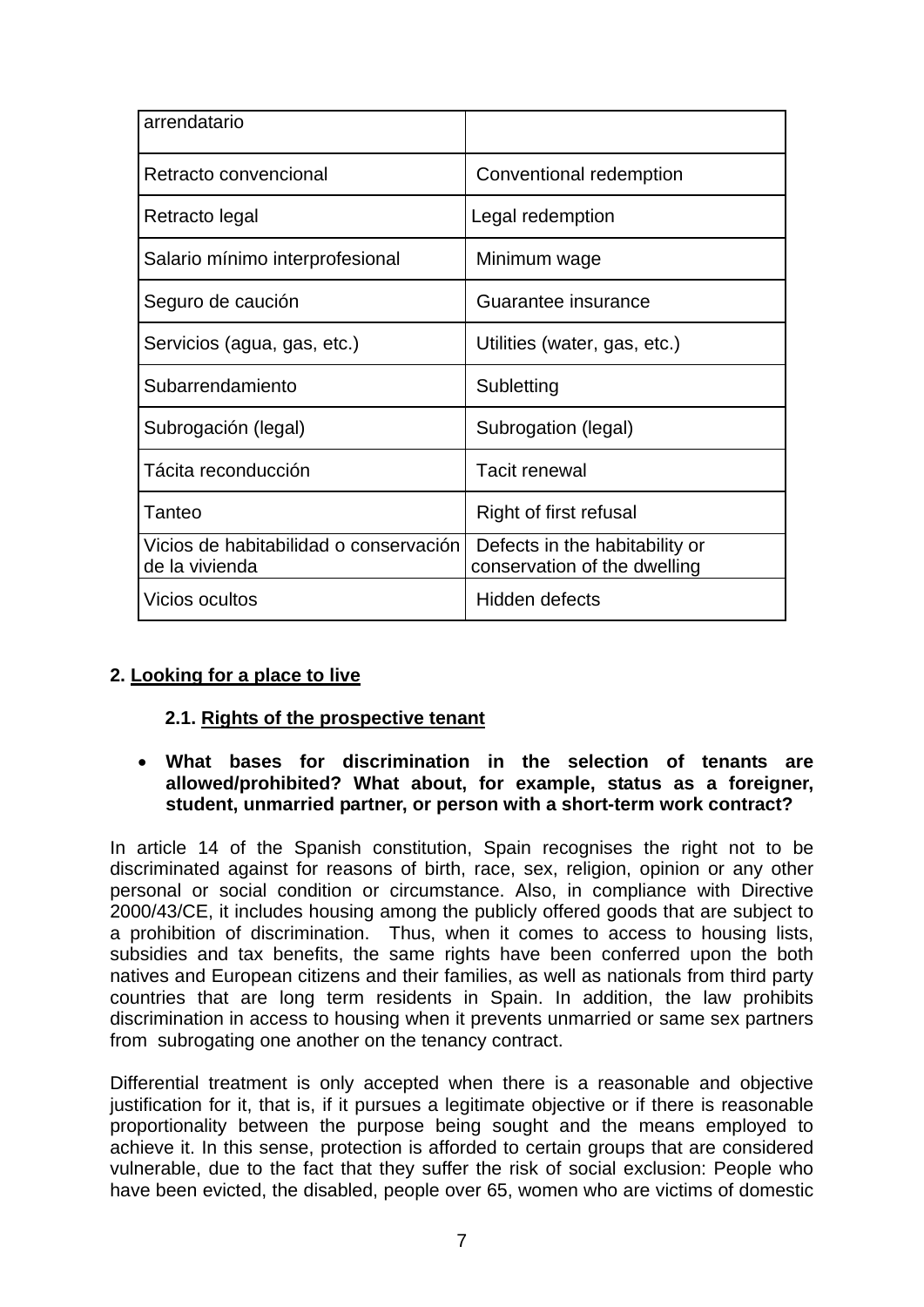violence, single parent families or young people between 18 and 35. Positive discrimination policies have been approved in their favour when they have limited financial resources, giving them preference in access to social housing or granting them public subsidies for the payment of rent.

#### **What kinds of questions by the landlord are allowed (e.g. on sexual orientation, intention to have children etc)? If a prohibited question is asked, does the tenant have the right to lie?**

The landlord may request whatever financial and personal information he/she deems necessary, to know if the prospective tenant is suitable to rent the property. However, this does not include such intimate areas of people's private lives as their sexual orientation or whether or not they intend to have children. In these cases, the tenant is under no obligation to provide such information, therefore, if he lies about it, he will not suffer any legal repercussions.

#### **Is a "reservation fee" usual and legal (i.e. money charged by the landlord to allow the prospective tenant to participate in the selection process)?**

In Spain, an amount is normally paid in advance (deposit or downpayment) to reserve the rental property, not to participate in the selection process. A pre-contract may be signed that should contain the basic provisions of a tenancy contract as well as all the stipulations that the parties must meet at a later time.

Normally, in order to reserve a property you must sign an earnest money contract, the amount paid is usually equivalent to one month's rent. In our legal system, there are three types of deposit: confirmatory (art. 1124 CC), bail and security (art. 1454 CC). The last type are the only ones that allow the parties to terminate or withdraw from the contract by either losing the amount deposited or returning double the amount received, since the others are binding for both parties and the second party may demand compulsory compliance. In the event that no form of deposit is specifically agreed, it is understood that the deposit is confirmatory and the amount paid as a downpayment is an advanced payment on the rental fee.

#### **What kinds of checks on the personal and financial status of the tenant are usual and legal (e.g. the landlord requiring an independent credit report)?**

Before entering into a private tenancy contract with the tenant, in general terms, it is common to ask for the submission of identity documents for each of the future titleholders (DNI or NIE) as well as documentation that proves they have sufficient financial resources by means of presenting an employment contract together with the most recent pay slips, the latest tax declaration filed, a pension certificate or a document certifying the public subsidy received, as the case may be. This financial and personal information may be requested by the owner or by the real estate agent if they have received authorisation to this effect from the prospective tenant, given that personal information cannot be made available to third parties without prior consent from the tenant.

 **What is the role of estate agents in assisting the tenant in the search for housing? Are there other bodies or institutions assisting the tenant in**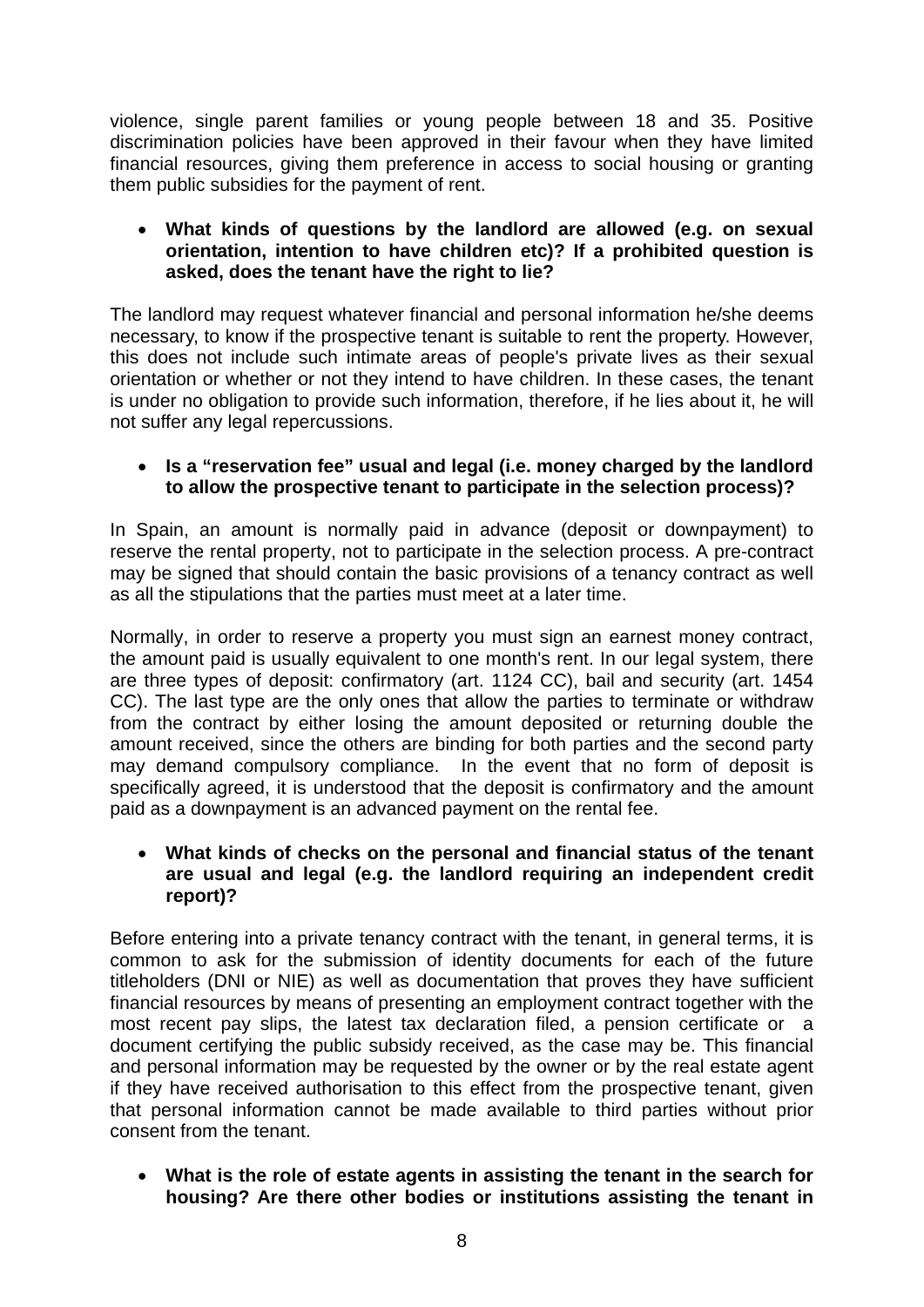The services that a real estate agent can offer prospective tenants are: looking for a dwelling that is suited to their needs and financial circumstances, managing the tenancy contract, giving advice on the preparation and conclusion of the contract and providing information concerning the rights and duties assumed by both parties. It is also possible that they may manage the tenancy throughout its duration, overseeing the payment of rent and any other amounts owed by the tenant as well as offering advice on the upkeep and use of the dwelling, the work that needs to be carried out and any other issues that may arise from the legal relationship. The agent may also offer a mediation service, to help resolve any conflicts that may develop between the landlord and the tenant.

Searching for rental properties on internet websites such as, for example, www.fotocasa.es or www.idealista.com is also a common practice, as is the use of public agencies or groups who act as intermediaries or manage their own unoccupied housing. An example of this are the brokerage services offered by the universities, homeowner associations, Local Housing Offices, the municipal or regional bodies that manage social housing programmes, the Urban Property Chambers and the banks with regard to their own rental properties.

#### **Are there any accessible "blacklists" (or equivalent mechanisms) of bad landlords/tenants? Is there a system for rating and labelling preferred landlords/tenants?**

The landlord may verify the tenant's creditworthiness by consulting with one of the companies that check files containing the names of people with recognised delinquency or payment defaults, such as SNEF, EQUIFAX, EXPERIAN, BADEXCUG, RAI, CIRBE and FIJ.

He can also consult the Register of final judgements in cases involving the nonpayment of rent in order to verify whether or not the prospective tenant has any convictions for failing to make rental payments recognised by a court ruling or a final decision in an arbitration process. The landlord is only required to submit a contract proposal with the tenants personal details.

## **2.2. The rental agreement**

#### **What are the requirements for a valid conclusion of a rental contract (is written form necessary; is registration necessary and if yes, what kinds of fees apply lawfully)?**

The tenancy contract may be written or verbal, although it is recommended that it should be drawn up in writing. The contract is finalised with the consent of both parties, declaring that an offer was made and accepted relating to the issue that will make up the subject matter of the contract. The legislator has not established entry into the Property Register as a mandatory requirement. Nevertheless, by recognising its access to the registry through the provision of a registration entry, the legislator has sought to protect tenancy law by making it effective before third parties (*erga omnes)*. The dwelling should also have a valid occupancy certificate, unless it was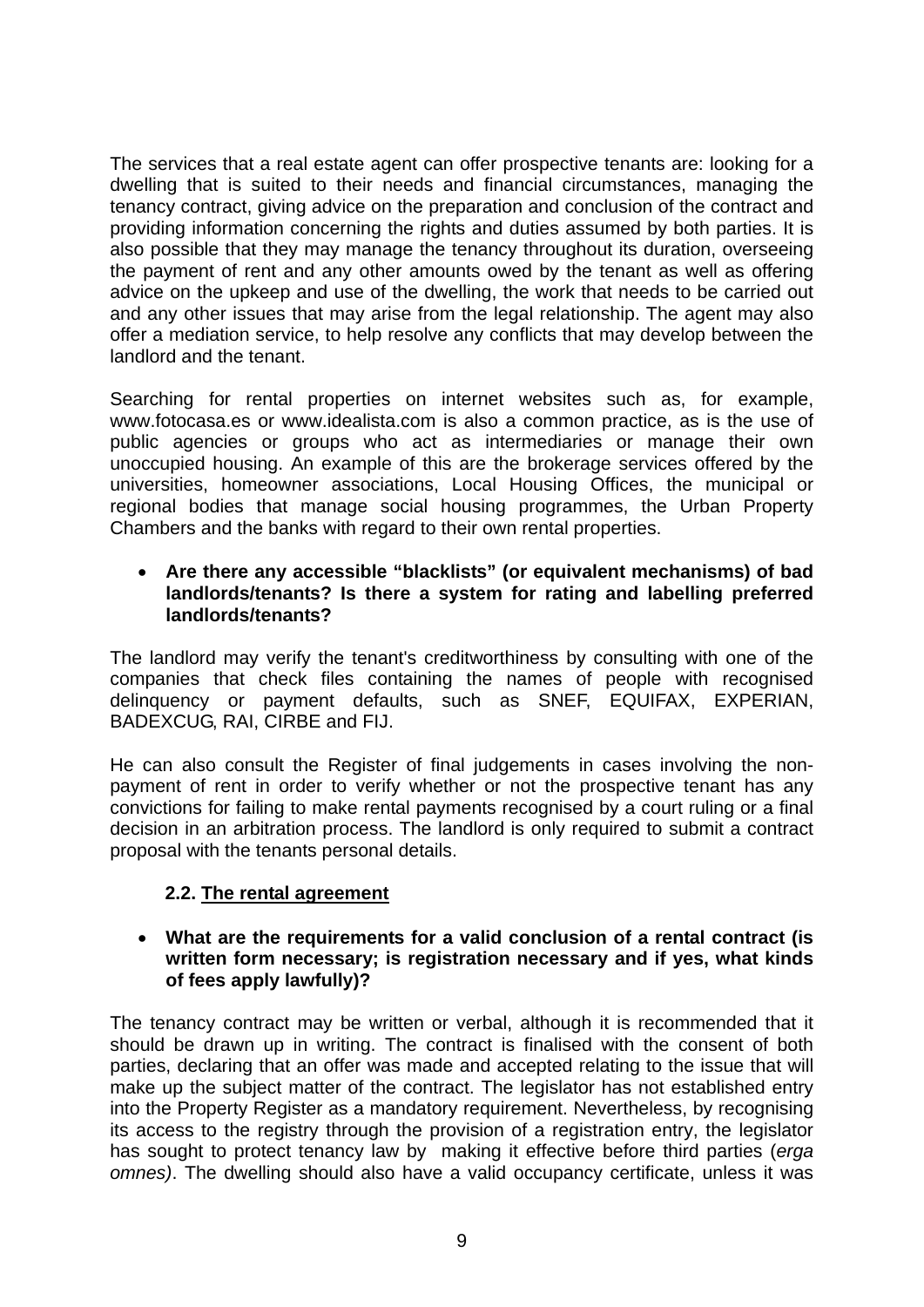agreed that the dwelling would be restored. In addition, the landlord is obliged to provide the tenant with a copy of the energy efficiency certificate.

## **What is the mandatory content of a contract?**  o **Which data and information must be contained in a contract?**

It is mandatory for the contract to state the following: the identity of the contracting parties, their consent to be bound by the terms of the contract, the identification of the rental property and the initial rent payable. The term is also an essential component of the tenancy contract, however, if this is not declared in the contract, then the duration will be one year.

### o **Duration: open-ended vs. time limited contracts (if legal, under what conditions?)**

Tenancy contracts must be for a fixed term, therefore, any clause that attaches indefinite extensions to the contract duration is deemed null and void, since it violates the general notion of time limitations and the notion that decisions should be dependant on both parties. In Spain, a minimum contract is extension of three years is established, which is mandatory for the landlord. If neither party provides notification to the contrary, the contract shall be automatically renewed annually for one more year. Subsequently, if the tenant continues to use the dwelling during the fifteen days following the expiry of the final year of extension with the knowledge and acceptance of the landlord, then the tenant may continue to occupy the dwelling for a period equal to the rental periods, be they yearly, monthly or daily (tacit renewal).

#### o **Which indications regarding the rent payment must be contained in the contract?**

The contract must set the price of the rent. Concerning the form of payment, the place, the deadline and the updating of the rent price, if the parties do not agree otherwise, the provisions of the LAU will be applied, that is to say, the payment will be made in cash, monthly, within the first seven days of the month and in the rented property. The rent price will be updated in proportion with the increase in the CPI over the previous twelve months.

**Repairs, furnishings, and other usual content of importance to tenant** 

## o **Is it legal for the landlord to shift the costs for certain kinds of repairs (if yes, which?) to the tenant?**

The tenant is responsible for making minor repairs, of limited scope and cost, arising from the ordinary day to day use of the property, any damage that can be attributed to him or those who live with him; and when the property is destroyed for reasons not attributable to the landlord, since in this case the lease would be terminated. In no case can the landlord pass on to the tenant the costs of the maintenance required to keep the dwelling in the living conditions necessary for the usage stipulated in the contract, including the deterioration caused by the passage of time, natural wear an tear, and its correct usage in accordance with the stipulated conditions.

## o **Is the landlord or the tenant expected to provide furnishings**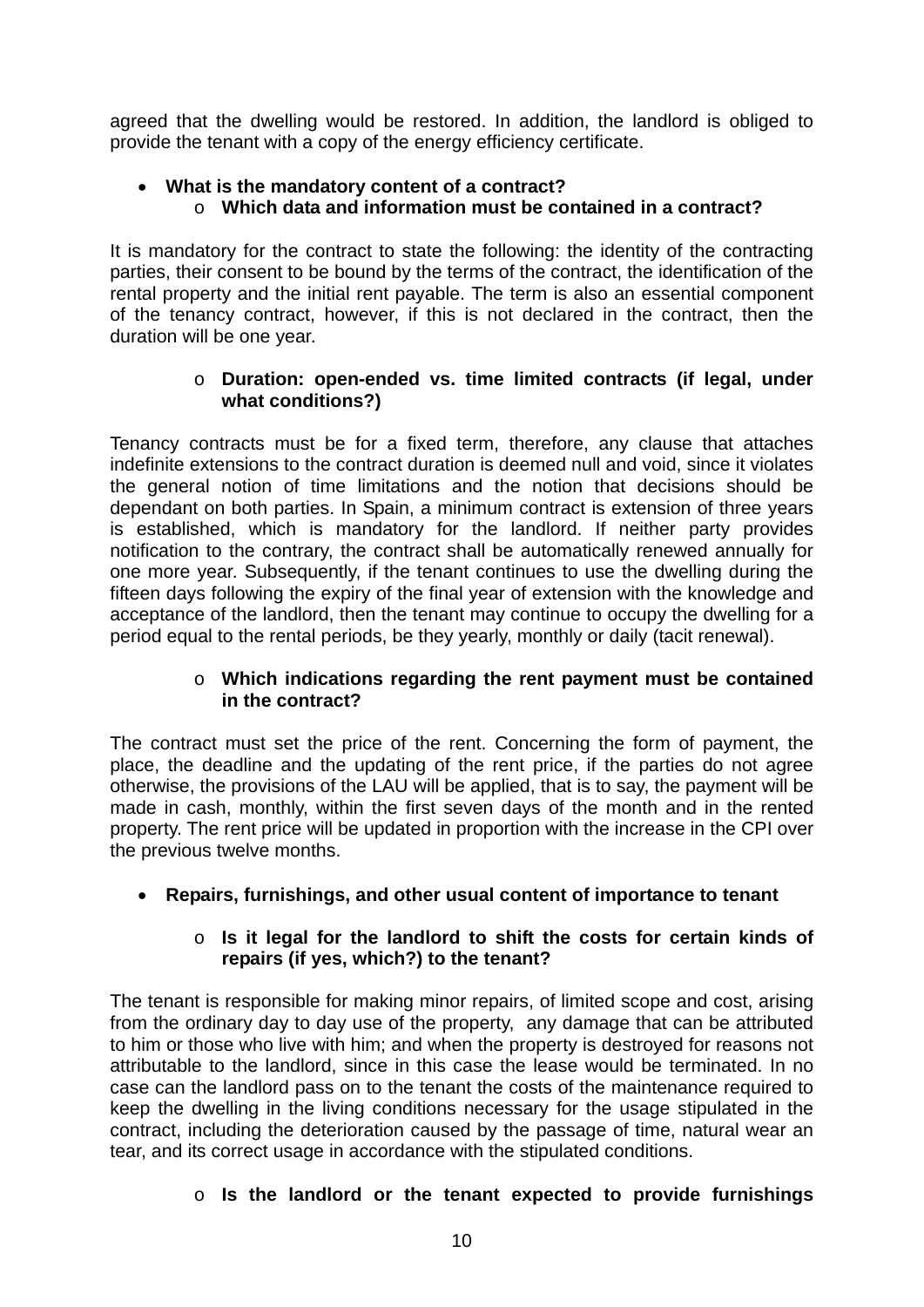Normally the tenant expects the dwelling to be equipped with furniture and household appliances, given that rental contracts have a short duration and furnishing the dwelling would be a significant expense for the tenant. Nevertheless, the law is silent on this matter, the parties are free to agree a contract with or without furniture.

#### o **Is the tenant advised to have an inventory made so as to avoid future liability for losses and deteriorations (especially in the case of a furnished dwelling)?**

Yes, this document is not mandatory but it is essential when the landlord wishes to pursue a legal claim against the tenant for any damage and deterioration that has occurred in the dwelling. Also, the tenant can use it to demonstrate the real condition of the furniture and appliances at the time the contract was signed, so that claims cannot be made against him for defects that were already reflected in said inventory. It is important to ensure that a set photographs documenting the state of the property, the furniture and the household appliances is attached to the inventory.

## o **Any other usual contractual clauses of relevance to the tenant**

The tenancy contract must mention the delivery of a copy of the property's energy efficiency certificate, the number of the occupancy certificate that certifies that the complies with the legal regulations and the property register reference number that identifies the property. It should state whether or not the tenant is permitted to sublet the property, transfer it to third parties or set up a business on the premises. It must also declare whether it is possible for the tenant to withdraw from the contract before the end of the first six months as established by law and it should provide details of the placement of the security deposit in the corresponding register as is mandatory under the law. If it is stipulated that the tenant must pay taxes or other costs that are not charged individually to each household depending on consumption, it is essential that the annual cost of these expenses be entered into the contract.

## **Parties to the contract**

#### o **Which persons, though not mentioned in the contact, are allowed to move into the apartment together with the tenant (partner, children etc.)?**

His/her spouse, non-separated common law wife/husband, legal partner and his/her dependent children may reside at the rented property, also, the tenant will be considered to have his/her permanent residence there so long as these other people are occupying the dwelling, even if the tenant does not live there permanently.

The tenant may live in the dwelling with other people so long as he/she adheres to the rules on maximum occupancy set out in the certificate of occupancy and provided this does not involve subletting the property without consent.

#### o **Is the tenant obligated to occupy the dwelling (i.e. to use as tenant's primary home)?**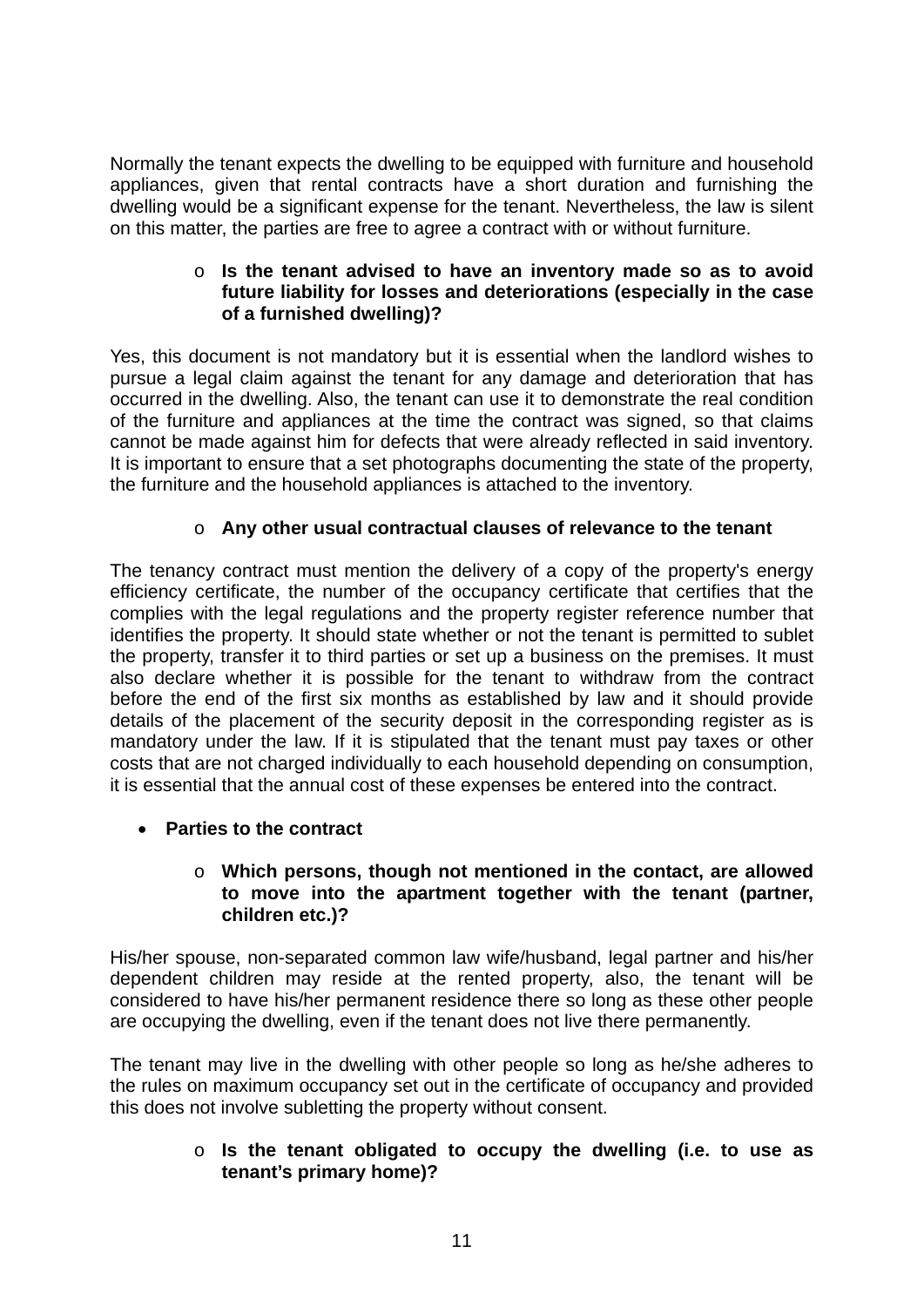There is a requirement for either the tenant, his/her spouse, non-separated common law wife/husband, legal partner or dependent children to permanently live at the rented property, otherwise the landlord is entitled to terminate the contract.

## o **Is a change of parties legal in the following cases?**

## **divorce (and equivalents such as separation of non-married and same sex couples);**

Yes, the law recognises a legal right of subrogation for the tenant's spouse or partner when they are granted the right to use the rented property in a separation, annulment or divorce process. Also, following the approval of the new amendment to the LAU, article 15 has been modified, it recognises the non-lease holding spouse as the titleholder of the tenancy contract in the event that he or she is attributed a period of use of the rented property that is greater than the time remaining on the tenancy contract.

#### **apartments shared among students (in particular: may a student moving out be replaced without permission of the landlord);**

The LAU does not recognise the right of subrogation for students. Nevertheless, it may be agreed in the tenancy contract, in accordance with the principle of freewill, given that this agreement does not go against the interests of the tenant.

## **death of tenant;**

A legal right of subrogation is recognised in favour of certain relatives if they were living with the tenant at the time of death. Therefore, the contract may be subrogated, with preferential treatment, to: a spouse or 2 year common law partner or the 2nd parent of the tenant's child/children, children under the tenant's tutelage or guardianship, romantic partners, children, parents, siblings, or other people with at least a 65% degree of disability who had lived with the tenant for the previous two years. If within three months the landlord has not received notification from the parties who are interested in subrogating the tenant on the contract, then the contract will be terminated. Also, for contracts with a duration of more than three years, the parties may agree to waive this right in the tenancy contract, the waiver would be applied once the first three years have elapsed.

## **bankruptcy of the landlord;**

When the landlord declares it has entered into an arrangement with creditors and the rented property is the subject of a mortgage, the creditor may foreclose on the mortgage provided that the loss of the property does not negatively affect the business activity of the entity under administration. In this case, if the tenancy contract was not filed in the Property Register, the contract will be terminated. If it is filed, the new proprietor will be subrogated into the agreement and will assume the rights and duties of the previous landlord for the duration of the contract, meaning that it will have to respect the exiting contract.

#### o **Subletting: Under what conditions is subletting allowed? How can an abuse of subletting (when the tenant is offered not an ordinary**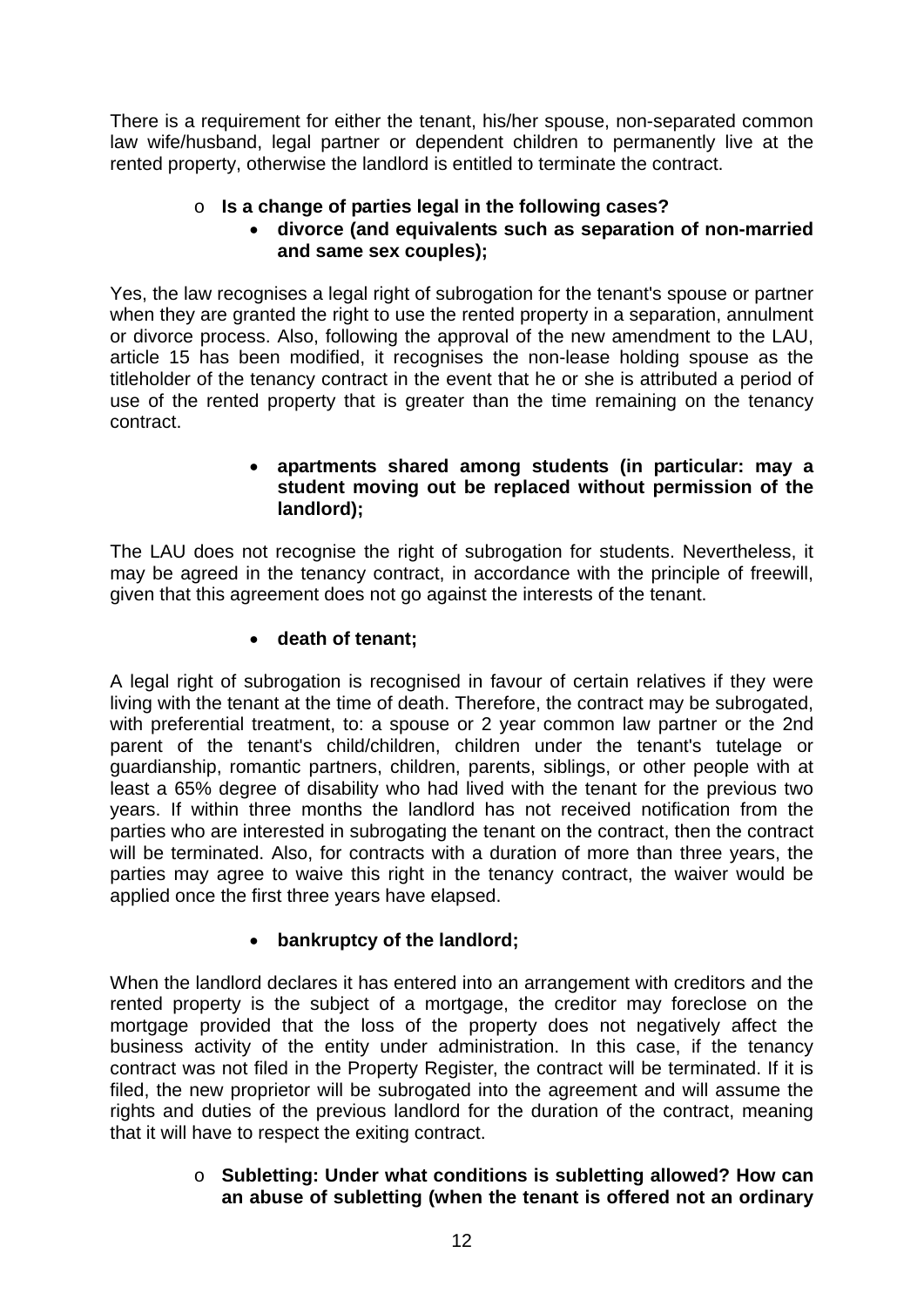The sublease must be partial (not complete) and it must have the written consent of the landlord. If this is not the case, he is entitled to terminate the tenancy contract and the sublease contract will be considered invalid. The sublet rent cannot be higher than the amount that the tenant is paying the landlord and the duration of the sublease contract is subject to the length of the main contract.

In order to avoid the application of the rules and protections afforded by the LAU (Title II), it is common for the subtenant to be given a bedroom rental contract, which is subject to the CC, when it is in fact a sublease contract that is covered by Title II of the LAU. This happens when the landlord signs a contract that grants each person the right occupy part of the dwelling, but in reality the householders each have joint access to the entire dwelling, as may happen in the case of a married couple or housemates with a close personal relationship, who do not use the dwelling separately or divide it by rooms, but rather rent the dwelling with the intension of using it together.

#### o **Does the contract bind the new owner in the case of sale of the premises?**

The new owner is subrogated into the position of landlord when the tenancy contract is entered into the Property Register prior to the sale or when it can be proven that the new owner did not act in good faith because he was aware of the existence of the tenancy. The new proprietor is also obliged to take over any contracts signed prior to the 6th of June 2013 during the first five years of these contracts.

## **Costs and Utility Charges**

#### o **What is the relevant legal regulation of utilities (i.e. the supply of water, heating and electricity)? Must the landlord or the tenant conclude the contracts for provision of utilities?**

The tenant shall pay any expenses that are charged by means of individual meter apparatus such as water, electricity and gas. However, agreements to the contrary may be reached, so long as they are not detrimental to the interests of the tenant. The contract may establish who is responsible for contracting these services.

#### o **Which utilities may be charged from the tenant by the landlord? What is the standard practice?**

Regarding the remaining general expenses, such as services, taxes and liabilities that are not charged individually to each household depending on consumption, they are charged to the landlord, unless there is an agreement to the contrary, for example the payment of property tax or the condominium costs. The owner is normally responsible for these expenses, but there are an increasing number of contracts charging these costs to the tenant to compensate for the fall in prices experienced in the rental market since 2007.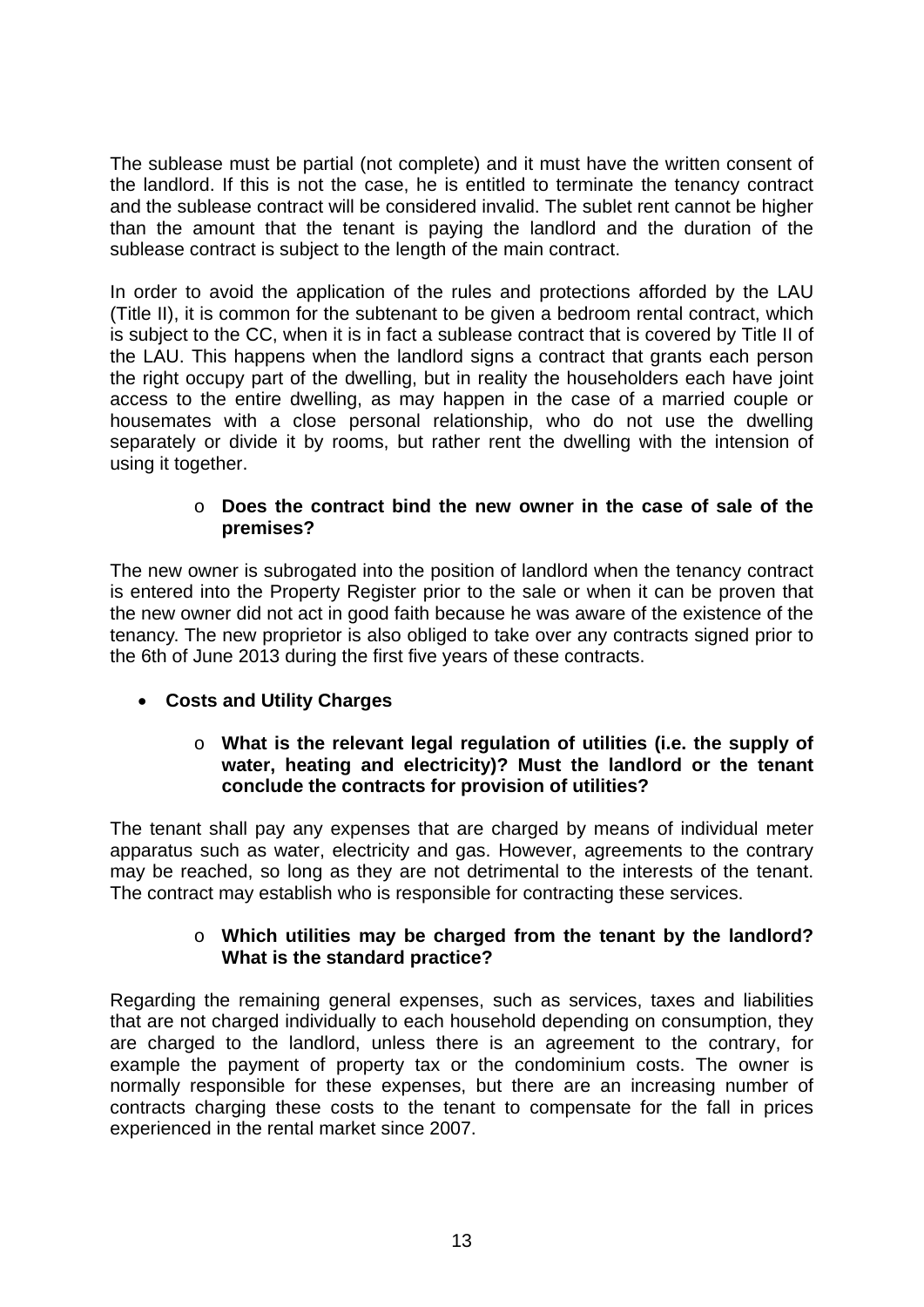#### o **Is the tenant responsible for taxes levied by local municipalities for the provision of public services (e.g. for waste collection or road repair)?**

No, Public Services consider the owner of the property to be the one responsible for making these payments. However, the landlord may pass the cost of these services on to the tenant, provided that the annual cost of these taxes is stated in writing in the tenancy contract.

#### o **Is it lawful to shift condominium costs, and if yes, which ones, onto the tenant (e.g. housekeeping costs)?**

Yes, the recurrent costs charged by the homeowners association (condominium costs) may be passed on to the tenant, including any costs that arise from the proper maintenance of the condominium and that are payable by each homeowner in accordance with their share of ownership: communal area cleaning costs, property management fees, community water and power costs, etc. However, it is compulsory to enter this agreement into the tenancy contract and to include the annual condominium costs.

## **Deposits and additional guarantees**  o **What is the usual and lawful amount of a deposit?**

When renting a property, it is compulsory for the tenant to pay a month's rent as a deposit, failure to do so may lead to the termination of the tenancy contract. The landlord may also request any additional guarantees he deems necessary. It is common practice to request two or three months rent as a deposit or the establishment of a joint and several personal surety from a person with an adequate level of solvency or the arrangement of a bank guarantee.

#### o **How does the landlord have to manage the deposit (e.g. special account; interests owed to the tenant)?**

The security deposit legislation is handled by each Autonomous Community, which sets its own regulations. In Catalonia for example, it is mandatory for the contractual landlord to deposit it at the *Institut Catala del Sòl,* using the official form, which may be processed at a set group of financial institutions, at the Chamber of Urban Property or at the institute itself. Upon termination of the tenancy contract, the contractual landlord himself will request the return of the security deposit, to be transferred to the bank account number he indicates, where he is the titleholder, within 21 days of the time he requests it. The landlord must refund the security deposit, or whatever amount remains after deducting the corresponding amounts in the event of damages or if outstanding expenses are owed. He will have a month to refund the deposit to the tenant, beginning from the time the keys are returned. From that time on, the amount owed will accrue the legal rate of interest.

#### o **Are additional guarantees or a personal guarantor usual and lawful?**

The parties may agree any type of additional guarantee to ensure the tenant complies with his tenancy duties, apart from the cash deposit, such as a personal or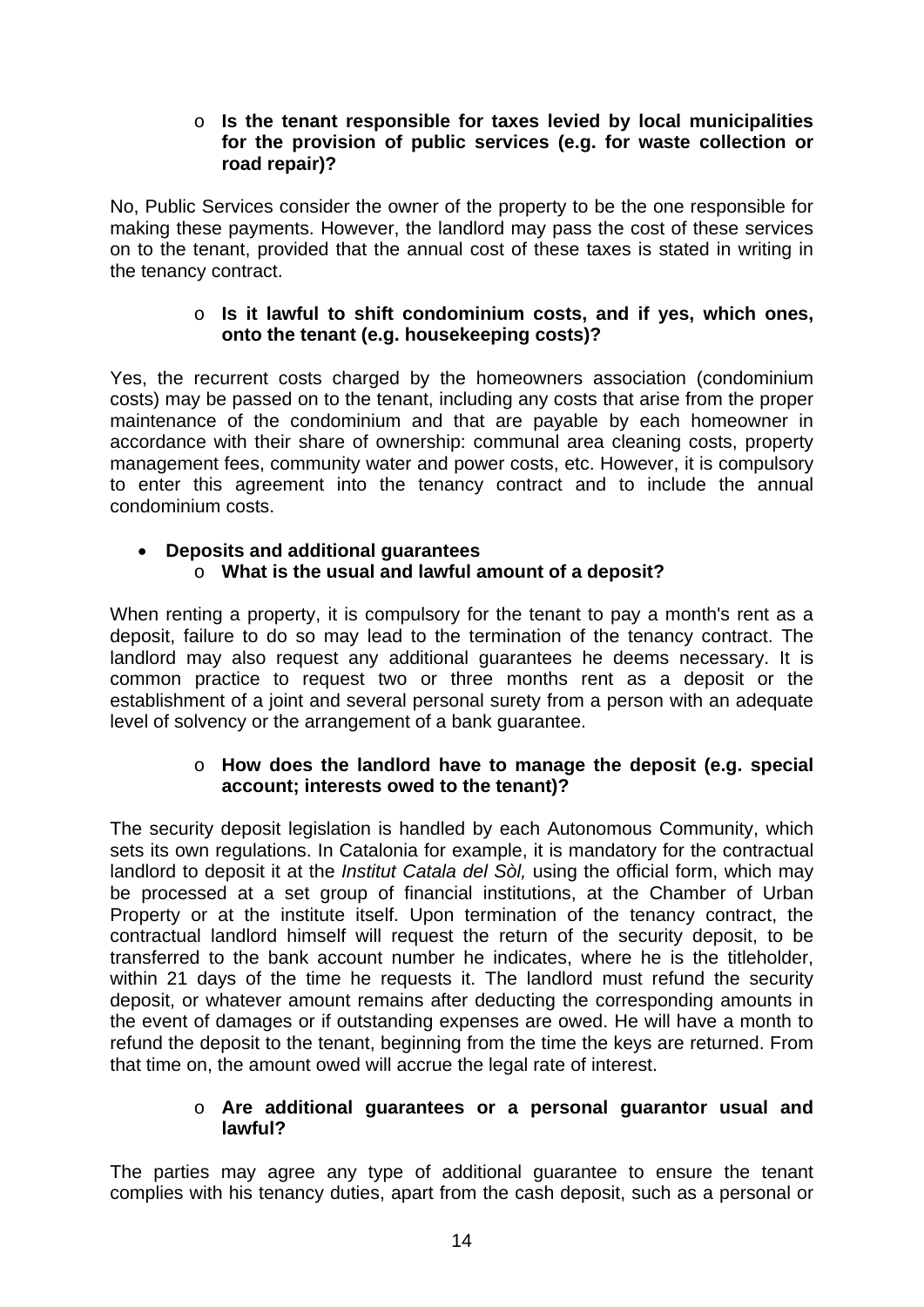bank guarantee. The guarantees that the tenant is required to provide in a tenancy contract may be abusive when they are not proportional to the risk taken or when the wording of the clause that imposes them is not clear and simple, with its content being obscure or confusing.

#### o **What kinds of expenses are covered by the guarantee/ the guarantor?**

The tenancy contract guarantees ensure compliance with the duty to pay the rent and other related expenses, as well the duty to compensate the landlord for any damage or detriment to the rented property or for the failure to comply with the duty to return possession of the property when the contract expires.

#### **3. During the tenancy**

## **3.1. Tenant's rights**

## **Defects and disturbances**

#### o **Which defects and disturbances are legally relevant (e.g. mould and humidity in the dwelling; exposure to noise e.g. from a building site in front of the dwelling; noisy neighbours; occupation by third parties)?**

A) Hidden defects: The tenant can make claims from the landlord on account of hidden defects that already existed at the time of concluding the contract and which become apparent in the dwelling before six months have elapsed since the handover of the leased dwelling.

B) Conservation and use: During the term of the tenancy contract the landlord is obligated to carry out maintenance repairs as required to keep the dwelling in suitable conditions for habitation that allow it to serve the use established in the contract. Thus, the most important damages that the landlord must answer for are structural damages , which can lead to damp, cracking, mould and other problems. The landlord will also answer for defects in electrical, gas and water installations, and for broken boilers.

C) Occupations: Furthermore the landlord must also ensure tenant's peaceful enjoyment of the dwelling and, thus, must protect the latter from illegal occupation (squatting) of the home. Nonetheless, the tenant is also entitled to take direct action against an third party who disrupts possession of the property (hold and recover action).

D) Activities undertaken in the dwelling: The tenant is not allowed to carry out in the leased home any annoying, unhealthy, noxious, dangerous or illegal activities, the landlord being able to terminate the contract should such activities take place. Consequently, the tenant must avoid emitting excessive noise or odours, and must not carry out activities in the dwelling that are illegal, such as prostitution or the sale of drugs, as well as any activities that are simply annoying or unhealthy for other neighbours in the building.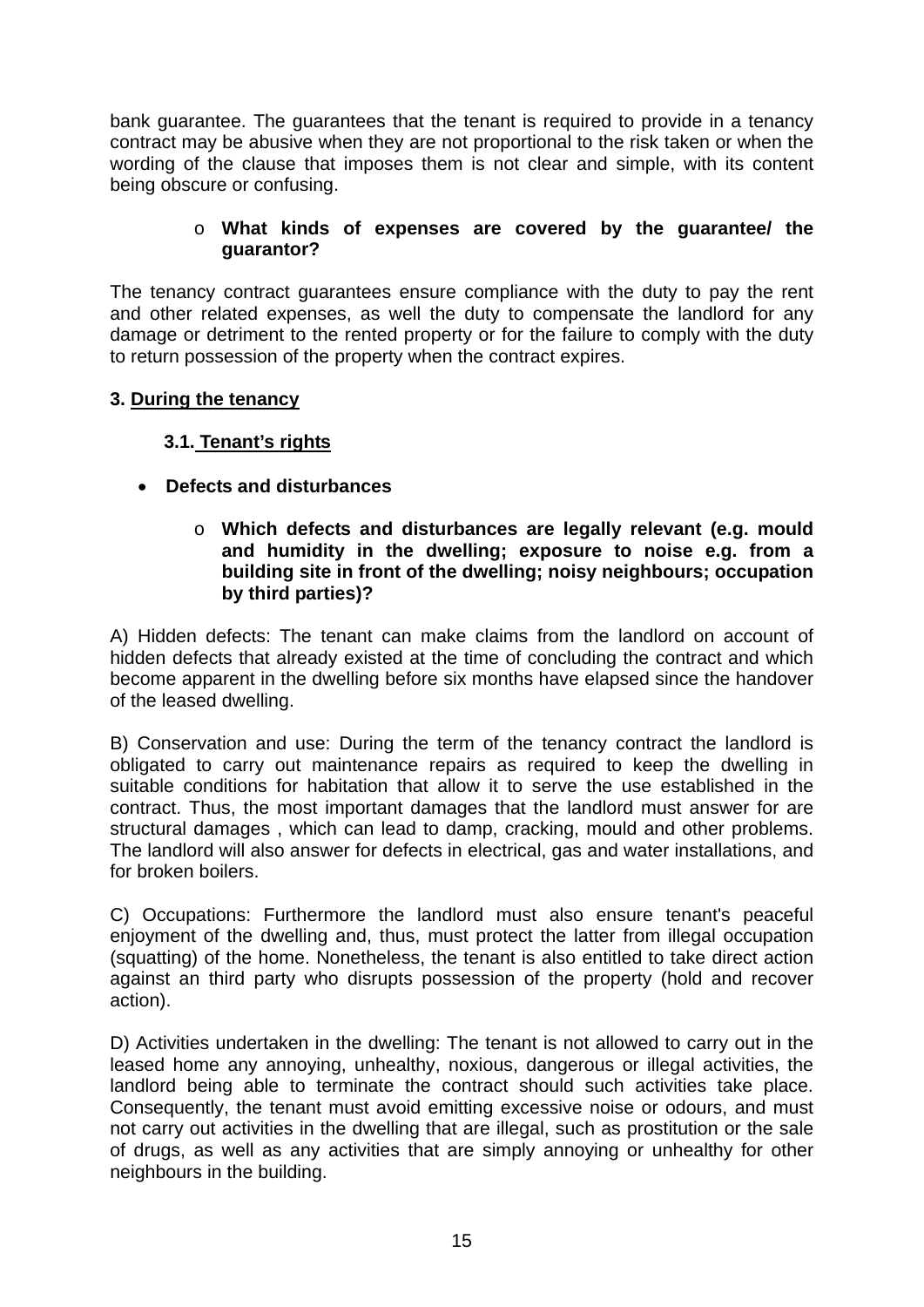o **What are the tenant's remedies against the landlord and/or third parties in such situations (e.g. unilateral rent reduction vs. rent reduction to be allowed by court; damages; "right to cure" = the landlord's right to repair the defect; the tenant first repairs the defect and then claims the costs from the landlord)** 

A) Hidden defects: the tenant will be able to withdraw from the tenancy contract or request a reduction on the rent. Also if the landlord has acted in bad faith, he could be required to pay compensation for any damages suffered.

B) Defects in the habitability or conservation of the dwelling: the tenant can demand that the dwelling be repaired and, if this is not done, withdraw from the tenancy contract and claim compensation for any damages suffered.

C) Illegal occupation (squatting): the tenant will have a period of one year as of the time when the dwelling is occupied by third parties to claim possession of the leased property through a hold and recover action. Illegal occupation (eviction): the tenant will be able to request the resolution of the lease with the corresponding compensation for damages suffered due to any disturbance in fact or of rights by the landlord affecting the dwelling.

D) Activities in the home: the landlord will be able to request the resolution of the lease, a faculty that will also be available to the homeowners' association when the tenant indulges in annoying, unhealthy, noxious, dangerous or illegal activities.

## **Repairs of the dwelling**

## o **Which kinds of repairs is the landlord obliged to carry out?**

The landlord is obligated to carry out any maintenance repairs that are required to keep the home in a suitable state for habitation in line with the use agreed in the contract, including deterioration due to the passage of time, natural wear and tear and correct usage in accordance with what was agreed. The landlord will also answer for repairs deriving from normal use that would have an excessively high cost for the tenant. On the other hand, he will not be liable for damage that is attributable to the tenant or anybody living with the tenant, or when the dwelling is destroyed for causes that are not attributable to the landlord, in which case the lease will be rescinded.

#### o **Does a tenant have the right to make repairs at his own expense and then deduct the repair costs from the rent payment?**

The tenant may only carry out on his/her own account urgent maintenance repairs that are necessary to prevent imminent damage or serious discomfort, with prior notice to landlord. The tenant will be able to demand the cost of such repairs immediately from the landlord. In all other cases, the tenant may only resort to court when faced with passivity or opposition to the works from the landlord, being able to choose either the termination of the lease and compensation for the damages suffered or, alternatively, the mandatory execution of the necessary repairs that the landlord is obligated to make, at the expense of the latter, as well as compensation for damages caused by the landlord's negligent behaviour.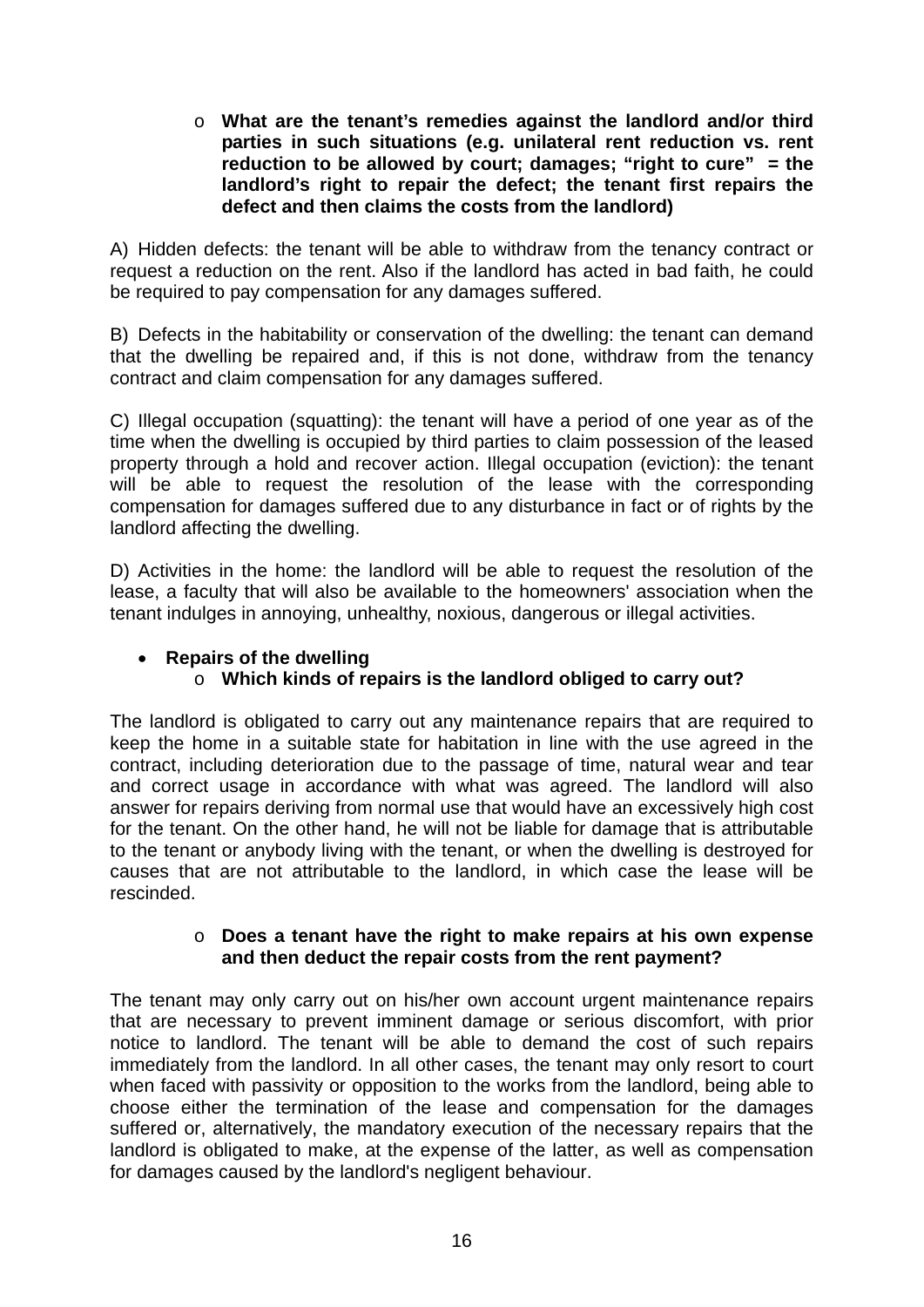## **Alterations of the dwelling**

## o **Is the tenant allowed to make other changes to the dwelling?**

### **In particular, adaptations for disability (e.g. building an elevator, ensuring access for wheelchairs etc.)**

The tenant may, following written notice to the landlord, carry out any works or actions inside the dwelling that are necessary for it to be used appropriately and in keeping with a physical disability or with being of an advanced age, specifically over seventy years old, in the case of either the tenant or his/her spouse or partner, or any relative living with them on a regular basis, provided that such works or activities do not affect communal parts or services of the building or lead to its reduced stability or security. Nonetheless, the tenant is obligated, at the end of the term of the contract, to return the dwelling to the state it was previously in, if so required by the landlord.

#### **Affixing antennas and dishes**

The tenant will be able to install an antenna on his home without the need to obtain the owner's approval, given that this does not imply a modification of the home's configuration. However, if the antenna is placed on the facade, it will be necessary to obtain the approval of the homeowners' association, as this is a communal part of the building.

## **Repainting and drilling the walls (to hang pictures etc.)**

The tenant will be able to carry out works on his own account, without the need to obtain the landlord's approval, provided that these do not alter the dwelling's configuration (he must not redistribute the structure, change its initial appearance, or perform fixed and attached works on the dwelling or its accessories), nor must he alter the stability or security of the same. Thus, the tenant will be able to paint the dwelling, hang paintings on the walls and install anything that is movable and which can later be returned to its original state.

However, at the end of the lease the dwelling must be returned in the state it was in when handed over, not taking into account deterioration due to the passage of time and natural wear and tear. Thus, if the home was handed over by the landlord correctly painted, it must be returned in the same condition. The tenant cannot be required to return the home in the very same colour, but it must belong to a similar colour range and not have any eccentric colours, if none were present when handed over by the owner, given that removing such colours has a higher cost than would otherwise be involved in getting the property ready for the next tenancy. As regards holes in the walls, if these were not present when the home was handed over by the landlord, they must be filled in to return the property in a suitable condition, and the tenant must refrain from drilling holes into tiles or other materials that would be impossible to return to their previous state.

#### **Uses of the dwelling**

## o **Are the following uses allowed or prohibited?**

The landlord is granted the faculty to resolve the contract by law whenever any annoying, unhealthy, noxious, dangerous or illegal activities take place in the dwelling.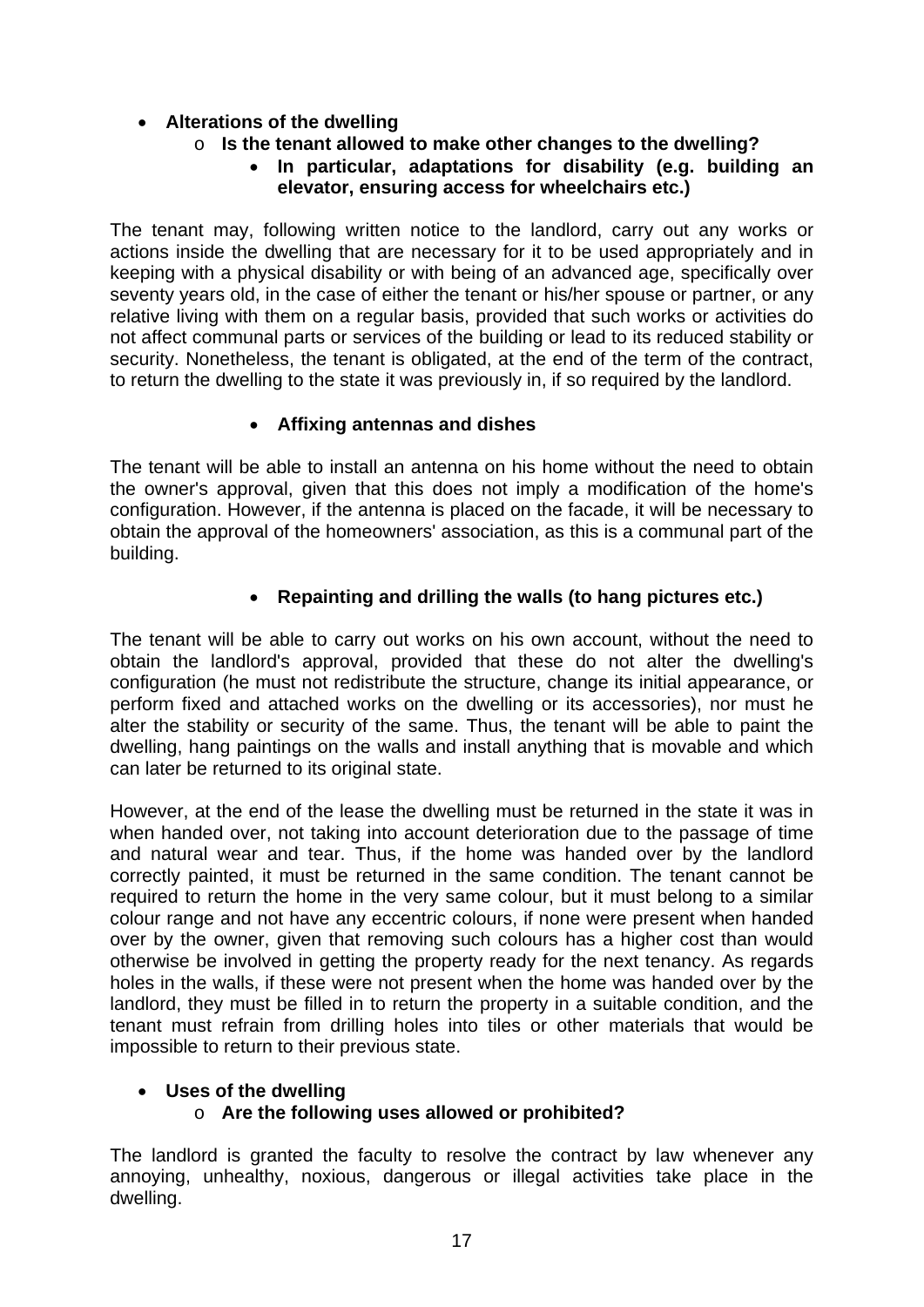## **keeping domestic animals**

Consequently, it is not forbidden to keep animals in rented homes, although if these prove to be a source of annoyance or lack of hygiene in the home, the landlord could request the termination of the tenancy contract.

#### **producing smells**

Smells in the home are banned if they are strong enough to be a source of annoyance to neighbours or if they might lead to a lack of hygiene. It is possible to request the intervention of the Public Administration in order to verify if there is really a danger of unhygienic conditions on the property; if so, the tenancy contract could be terminated.

#### **receiving guests over night**

It is not forbidden to receive visitors at night, nor for the tenant to cohabit with other persons, provided that there is no danger of overcrowding or lack of space, and that no annoyance is caused to neighbours.

#### **fixing pamphlets outside**

There is no legal prohibition in this regard. However, the homeowners' association may establish a ban on this matter by voting on the same at an owners' assembly meeting and incorporating the decision into the communal bylaws.

#### **small-scale commercial activity**

It is necessary to have generic authorisation to use the home for other purposes besides the main one, as otherwise there would be a sublease or an unauthorised assignment of part of the property. Also, the commercial activity must have a secondary, accessory and subordinate nature with regard to the main purpose, which is to use the dwelling as the permanent residence of the tenant; otherwise, the tenancy contract could be terminated due to not using the dwelling for its principal purpose of serving as a home.

#### **3.2. Landlord's rights**

#### **Is there any form of rent control (restrictions of the rent a landlord may charge)?**

There is no rent control system in Spain. The parties are free to set the initial rent and to update the same.

#### **Rent and the implementation of rent increases**

- o **When is a rent increase legal? In particular:** 
	- **Are there restrictions on how many times the rent may be increased in a certain period?**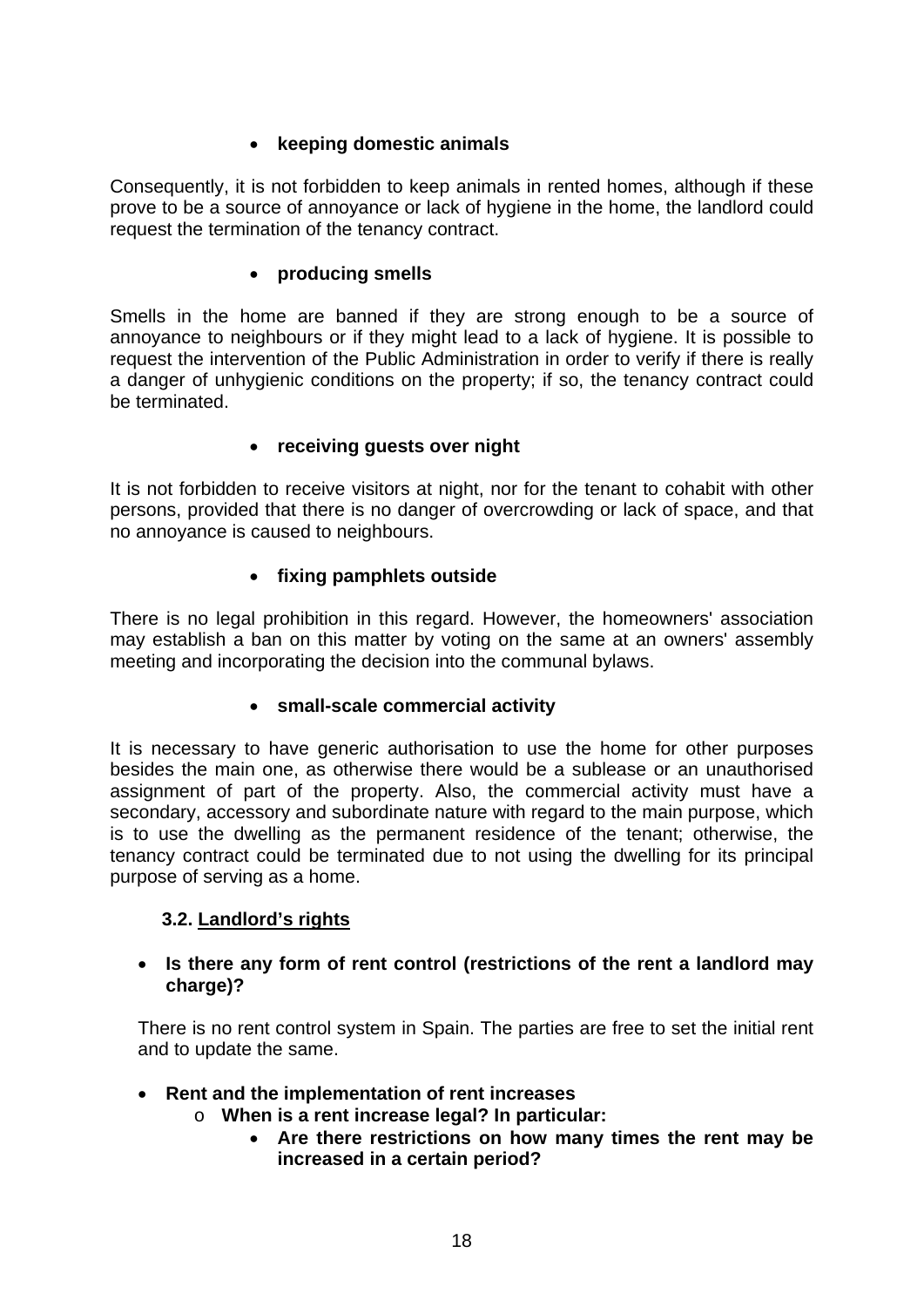The rent can only be updated on an annual basis, on the same date as the tenancy contract was signed (art. 18.1 LAU 1994).

#### **Is there a possible cap or ceiling (fixed by statute or jurisprudence) which determines the maximum rent that may be charged lawfully?**

There is no maximum limit on the rent price. Furthermore, it is established that the rent update can be freely agreed between the parties (art. 18.1 LAU 1994).

#### o **What is the procedure to be followed for rent increases? To what extent can the tenant object to a rent increase?**

The rent update can be agreed between the parties. In the event that there is no express agreement, the rent can be updated on an annual basis, on the same date as the tenancy contract was signed. In the event that there is no express agreement, the rent can be updated on an annual basis, on the same date as the tenancy contract was signed, applying to the rent in place for the previous year the percentage variation in the National General Index of the System of Consumer Price Indices (IPC) in the twelve-month period immediately prior to the date of each update, taking as the reference month for the first update the month corresponding to the last index published on the date of the signing of the contract, and for successive ones that which corresponds to the last one applied.

The updated rent will be due from the tenant as of the month following that when the interested party notifies the other party in writing, expressing the percentage variation applied and attaching, if the tenant requires it, the corresponding certification of the National Institute of Statistics, or providing reference to the Official State Gazette in which it is published.

## **Entering the premises and related issues**  o **Under what conditions may the landlord enter the premises?**

As of the moment when the landlord delivers the keys to the tenant, the landlord shall not be able to enter into the dwelling unless he has the tenant's permission or a court order, even if the tenant is residing unduly. The entry into the dwelling by the landlord may imply a crime of housebreaking specifically punishable under article 202 CP by an imprisonment of six months to two years.

#### o **Is the landlord allowed to keep a set of keys to the rented apartment?**

It is not prohibited in Spain for the landlord to have a set of keys to the rented dwelling. However, he shall not make use of them unilaterally to enter into the rented dwelling, since this would require the tenant's consent or a judicial warrant.

#### o **Can the landlord legally lock a tenant out of the rented premises, e.g. for not paying rent?**

No, he cannot do it unilaterally. In the event that the lease contract is terminated, there must be evidence that the tenant has abandoned the dwelling, for example by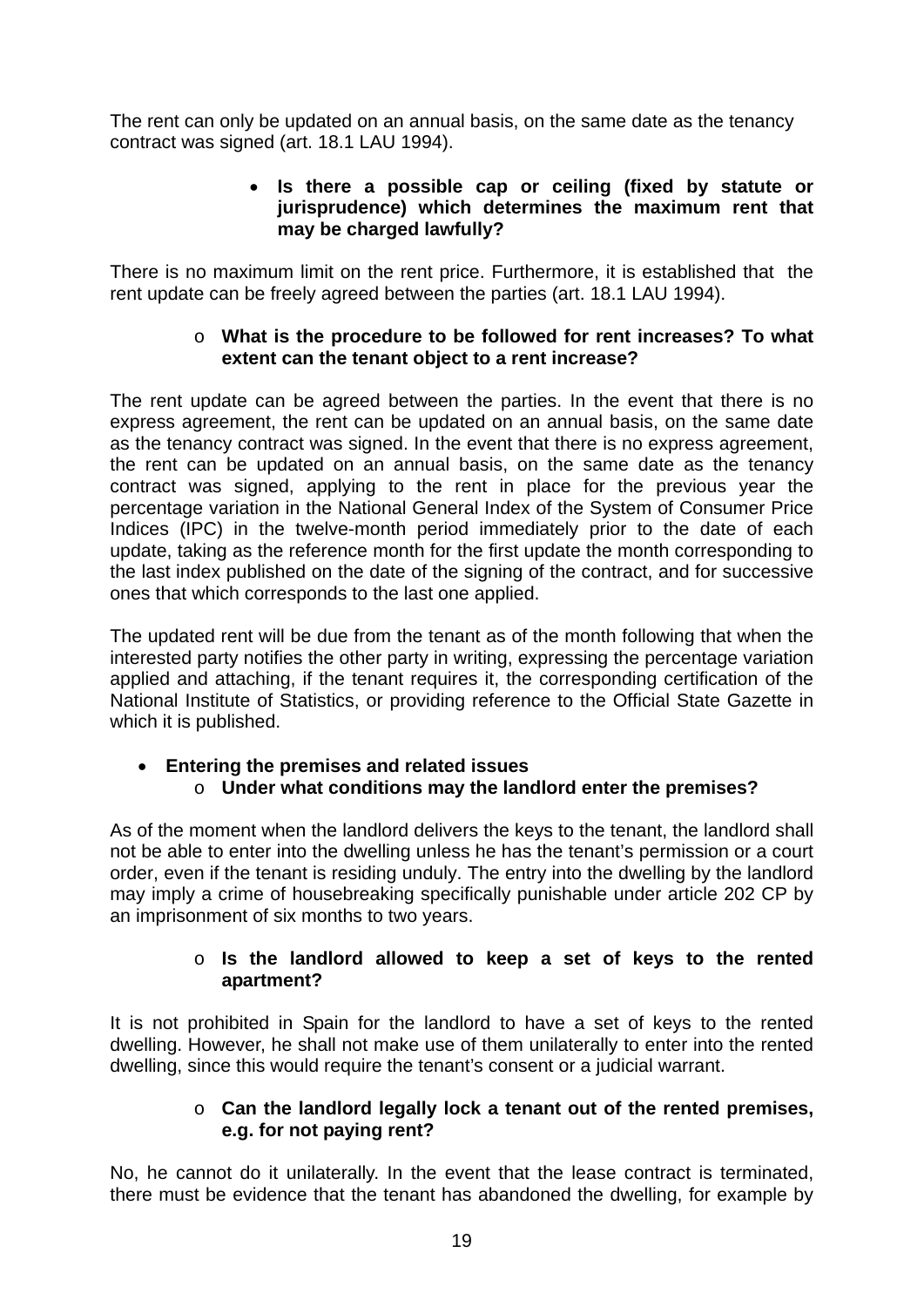signing a contract termination agreement and by handing over the keys. Otherwise, the landlord shall request of the court the tenant´s eviction and wait for the actual expulsion to occur, so as to proceed to enter the dwelling.

If these conditions are not met and the landlord decides to change the lock of the rented dwelling without the proper legal cover and with the intention of preventing access to the dwelling, he may be guilty of coercion, either as a crime, or as a misdemeanour, depending on the seriousness of the facts and the violence used. It is also possible for the landlord to commit a crime of housebreaking; in fact, a forced entry is a qualified variety of coercion under the Spanish system.

#### o **Can the landlord legally take or seize a tenant's personal property in the rented dwelling, in particular in the case of rent arrears?**

The special legislation on tenancies does not recognise any legal and specific right of the landlord to seize the tenant's movable property in the event that the latter should have a debt with the former, although the parties could agree to establish this faculty in the contract.

## **4. Ending the tenancy**

## **4.1. Termination by the tenant**

 **Open ended contract (if existing): under what conditions and in what form may the tenant terminate the tenancy?** 

In Spain it is not possible to establish an open-ended lease.

 **Under what circumstances may a tenant terminate a tenancy before the end of the rental term (e.g. unbearable neighbours; bad state of dwelling; moving for professional reasons)?** 

The parties can agree to terminate the lease at any time. Furthermore, the tenant may withdraw from the contract at the end of each yearly extension, notifying the landlord at least thirty days in advance, also being able to withdraw unilaterally when at least six months have elapsed since the signing of the tenancy contract, notifying the landlord at least thirty days in advance, and compensating him with one month's rent for every year left to run on the contract, if so agreed in the tenancy contract. The tenant will also be able to withdraw from the contract when the leased dwelling becomes unfit for habitation or when improvement works are performed that significantly affect the leased dwelling. The tenant may terminate the contract due to breach of the landlord's obligations: any disturbance on the part of the landlord affecting the use of the dwelling, or when the landlord is in breach of the duty to maintain the dwelling.

#### **May the tenant leave before the end of the rental term if he or she finds a suitable replacement tenant?**

The tenant may only transfer his right of tenancy to a third party when he has the landlord's consent.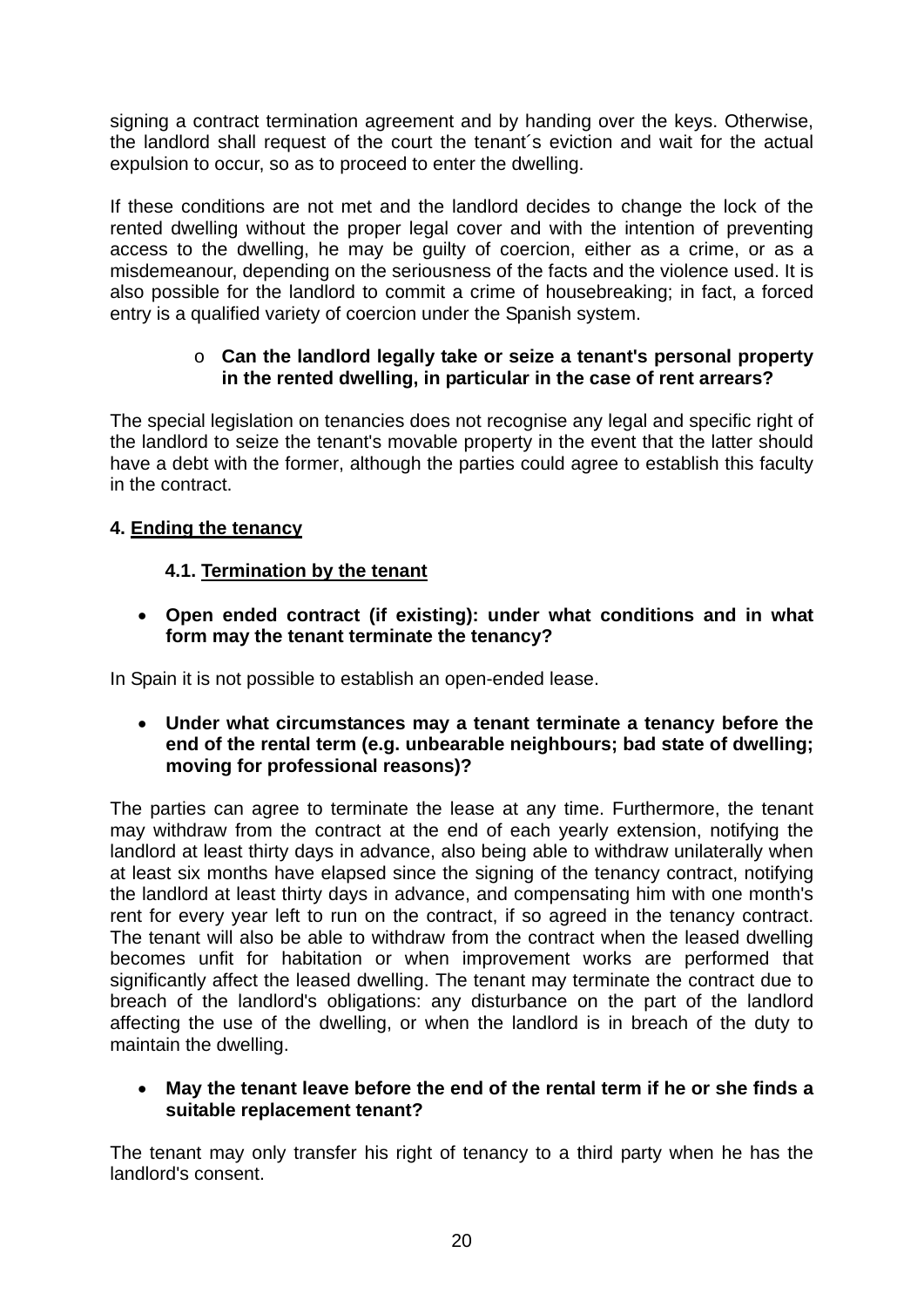## **4.2. Termination by the landlord**

 **Open ended contract (if existing): under what conditions and in what form may the landlord terminate the tenancy (= eviction) (e.g. the landlord needs the house for himself or wants to renovate and use it differently in the future)?** 

In Spain it is not possible to establish an open-ended lease.

- o **Must the landlord resort to court?**
- o **Are there any defences available for the tenant against an eviction?**
- **Under what circumstances may the landlord terminate a tenancy before the end of the rental term?**

The landlord may terminate the tenancy contract once the first year of the term of the same has elapsed, provided that he notifies the tenant of this intention two months in advance, the latter needing the leased dwelling to serve as his/her permanent place of residence or that of first degree relatives or adopted dependants, or for his/her spouse in those cases where there is a final ruling of separation, divorce or marriage annulment. The contract will also be rescinded when the lease is not registered in the Property Registry prior to the sale of the dwelling or the termination of the landlord's right. The landlord may terminate the tenancy contract due to breach of the tenant's obligations: failure to pay the rent or assimilated amounts, the amount of the deposit or the update of the same, unauthorised subletting or assignment, negligent damage to the leased dwelling or the performance of works not approved by the landlord in cases where such consent is required, cases where the dwelling is used for annoying, unhealthy, noxious, dangerous or illegal activities, or when the home is no longer used primarily to satisfy the tenant's or his/her family's need for a place of residence.

## o **Are there any defences available for the tenant in that case?**

If the leased dwelling, once recovered due to need, is not occupied by the landlord or a member of his family within three months of the eviction of the tenant, except in cases of force majeure, the landlord will have to reinstate the tenant in the possession of the dwelling for a term of three years or compensate him with one month's rent for every year left to run on the contract.

In cases of the sale of the leased dwelling or the resolution of the landlord's right, the tenant will be able to try to show that the new owner has not acted in good faith, as he was aware of the existence of the tenancy, or that the landlord had consented to a sublease, transfer or the performance of works on the dwelling.

In the event of non-payment of the rent or other amounts the tenant will be able to oppose the demand for payment on the grounds that he had already made payment previously, or because he prefers to make the payment in Court when required to do so (enervation), if he has not previously availed of this possibility.

 **What happens if the tenant does not leave after the regular end of the tenancy or does not hand in (all) the keys of the dwelling?**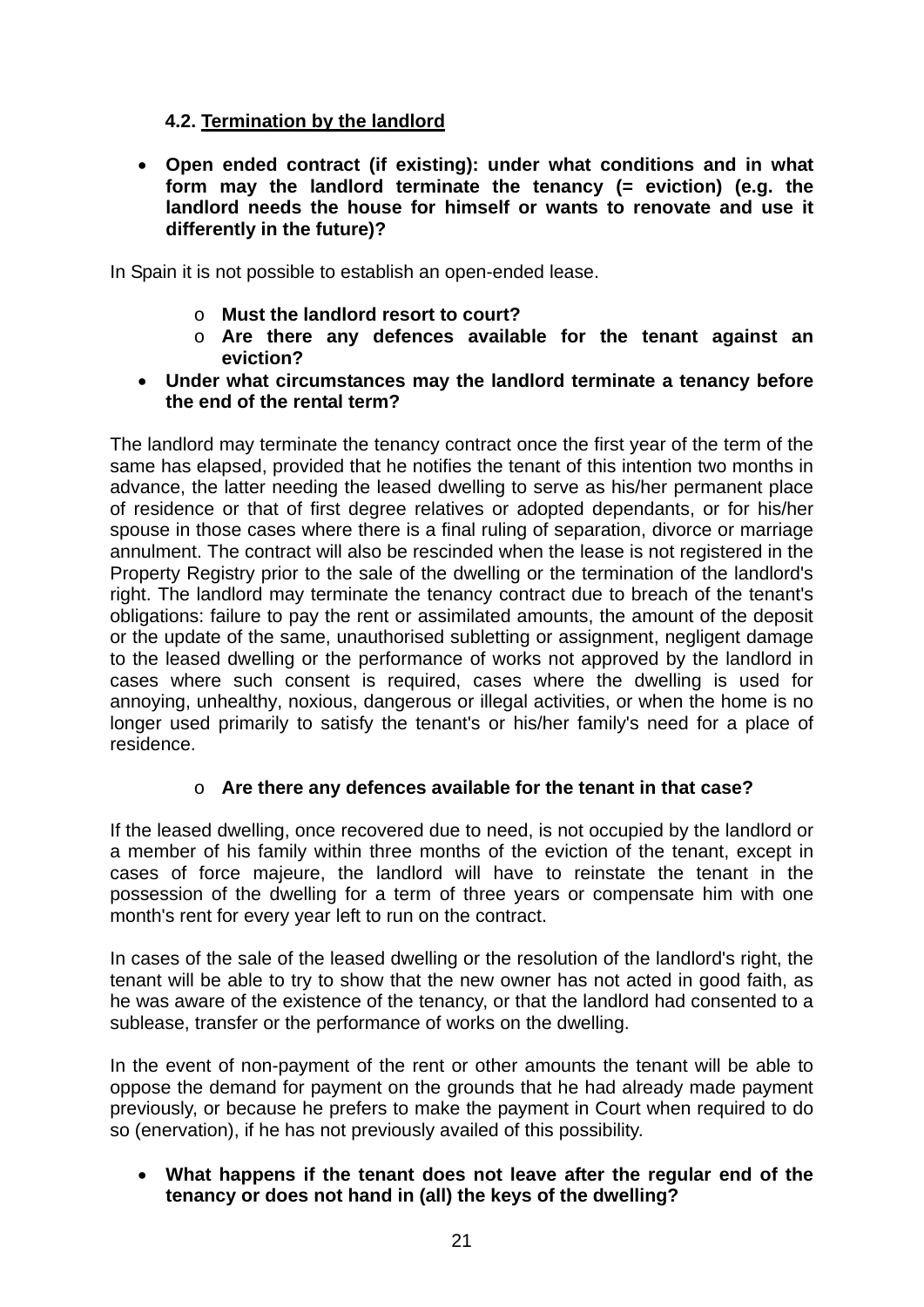The landlord will have to file a lawsuit claiming the end of the contractual period if he is unable to recover possession of the property himself, both in the case that the tenant does not leave the property and also if he/she leaves without returning the keys to the dwelling and does not sign any contract termination document.

## **4.3. Return of the deposit**

#### **Within what timeframe and under what conditions does the landlord have to return the tenant's security deposit?**

The landlord will have a period of one month to return the deposit, or the amount of the same left after deducting the cost of any repairs for damages or unpaid expenses. As regards the accrual of any interests on the deposit lodged in cash with the corresponding Administration, the LAU establishes that no interest will accrue on the amount deposited while the tenancy contract is in force. However, if after one month of the termination of the contract and the corresponding communication to the Administration, the deposit amount has not been returned, it will accrue interest at the legal rate for money.

#### **What deductions can the landlord make from the security deposit?**  o **In the case of a furnished dwelling: may the landlord make a deduction for damages due to the ordinary use of furniture?**

The landlord can use the deposit to satisfy the following obligations, in cases where these have not been satisfied by the tenant when the contract was resolved:

- The obligation to pay the rent and any amounts whose payment was assumed by or corresponds to the tenant, such as those for water, electricity, gas and IBI (property tax) if so agreed.
- The obligation to compensate the landlord for any damages to the leased property, due to inappropriate or non-diligent use by the tenant or by people that he answers for, including damage to furniture.
- The compensation due because of breach of the obligation to return possession of the property on the termination of the contract (art. 1561 CC).

## **4.4. Adjudicating a dispute**

#### **In what forum are tenancy cases typically adjudicated?**  o **Are there specialized courts for adjudication of tenancy disputes?**

The resolution of tenancy disputes corresponds to Courts of First Instance of the place where the property is located. In 2008, ten Courts of First Instance were created that specialise in expediting eviction processes. These courts are not exclusively dedicated to these matters, but can give preference to resolving the same.

However, it must be borne in mind that there is also an administrative procedure for evictions for VPO homes, although it is barely used. Also, as of 2013 there is the possibility of resolving tenancy contracts before notary publics when the breach is due to a failure to pay rent, this has been provided for in the contract and the same is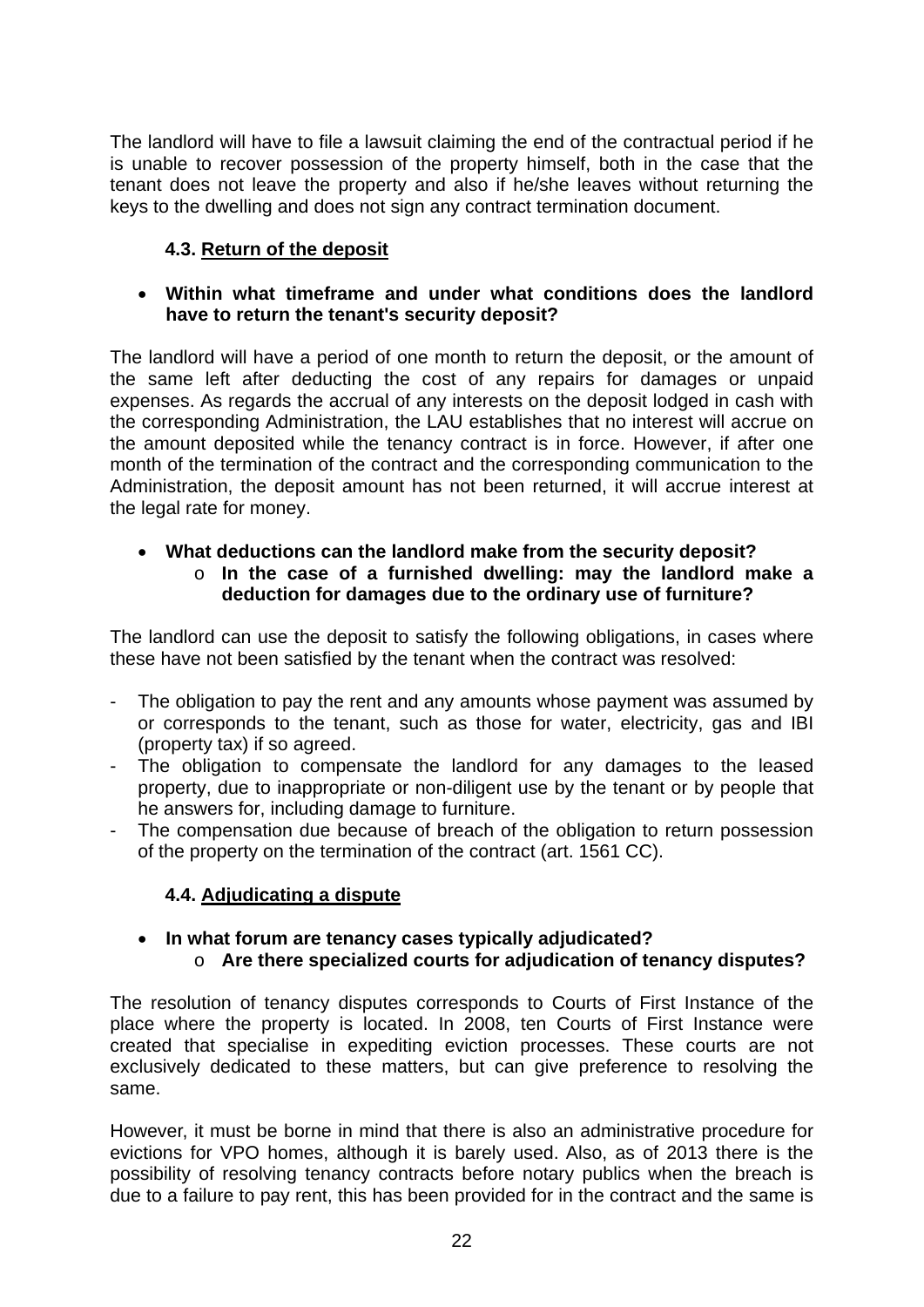registered in the Property Registry.

#### o **Is an accelerated form of procedure used for the adjudication of tenancy cases?**

In civil law legislators have regulated a simpler and more agile procedure for processing evictions due to lack of payment or expiration of the contractual term. Once the suit has been lodged and compliance with the formal requirements has been verified, the clerk of the court issues a Decree accepting the suit, indicating the time and date for the hearing in the event that the tenant should oppose the suit, as well as for the actual eviction. If the tenant does not oppose the suit (by paying or opting for enervation) the court will proceed directly with the eviction.

#### o **Is conciliation, mediation or some other form of alternative dispute resolution available or even compulsory?**

Efforts have been made to promote arbitration, acknowledging the importance of including a clause submitting to arbitration in tenancy contracts. Nonetheless, Arbitration Tribunals hear a much lower number of cases than Courts of Law, and, for example, in 2012 the Courts in Barcelona Province handed down 3,619 Eviction Rulings and 7,764 Eviction Decrees in tenancy matters, while the Arbitration Tribunal of Barcelona only processed 71 cases, of which only 3% dealt with tenancy matters.

As of 2013 there are also regulations on mediation as a voluntary process before resorting to court.

## **5. Additional information**

#### **How does a prospective tenant proceed in order to get social or subsidized housing (e.g. dwellings offered by housing associations, municipalities, public bodies etc.) or housing allowances?**

First of all, he/she will have to register in the Registry of Applicants for Social Housing of his/her Autonomous Community and/or municipality. Once registered, he/she will be included in the public draws for social housing that he/she is eligible for. Also once registered he/she will be able to approach social housing developers directly, which may be private companies, Town Councils, foundations, associations or financial entities.

Whenever there is a risk of residential exclusion applicants should also approach the social services in the place where they live, as well as any non-profit organisations that have social housing or reserved flats to respond to the most urgent cases of housing needs.

#### **Is any kind of insurance recommendable to a tenant?**

It is increasingly common for landlord's to take out insurance policies to cover the expenses incurred in managing tenancies. The prices of these policies can vary between 80 and 200€ per annum, approximately and depending on the coverage provided. It is possible for such policies to only include legal defence expenses, or for them to also cover part or all of the cost of rents due, and even acts of vandalism that